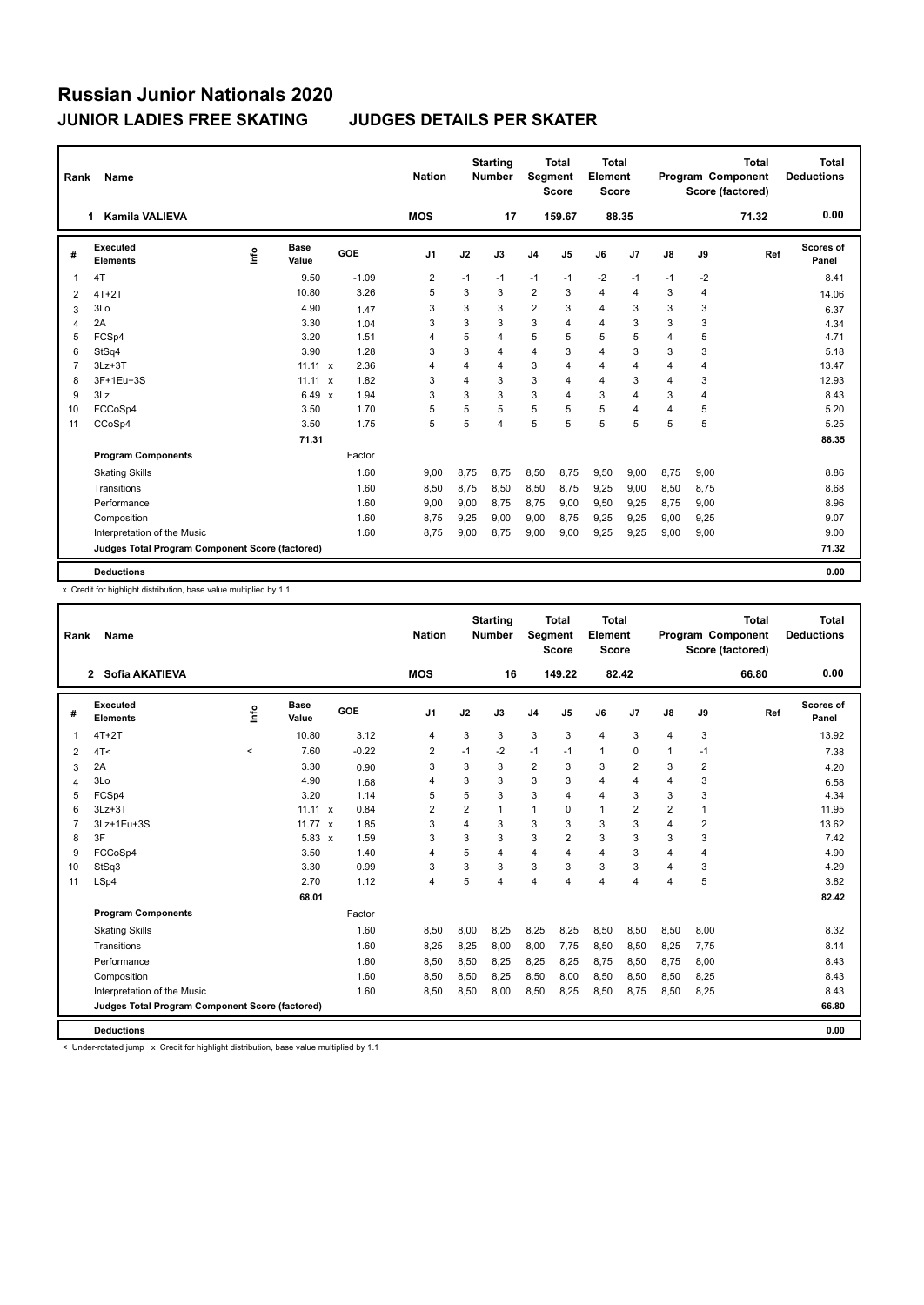| Rank           | Name                                            |      |                      |        | <b>Nation</b>  |      | <b>Starting</b><br><b>Number</b> | Segment        | <b>Total</b><br><b>Score</b> | <b>Total</b><br>Element<br><b>Score</b> |                         |                |                         | <b>Total</b><br>Program Component<br>Score (factored) | <b>Total</b><br><b>Deductions</b> |
|----------------|-------------------------------------------------|------|----------------------|--------|----------------|------|----------------------------------|----------------|------------------------------|-----------------------------------------|-------------------------|----------------|-------------------------|-------------------------------------------------------|-----------------------------------|
|                | Daria USACHEVA<br>3                             |      |                      |        | <b>MOS</b>     |      | 18                               |                | 143.53                       | 75.25                                   |                         |                |                         | 68.28                                                 | 0.00                              |
| #              | Executed<br><b>Elements</b>                     | ١nf٥ | <b>Base</b><br>Value | GOE    | J <sub>1</sub> | J2   | J3                               | J <sub>4</sub> | J <sub>5</sub>               | J6                                      | J7                      | J8             | J9                      | Ref                                                   | Scores of<br>Panel                |
| 1              | 2A                                              |      | 3.30                 | 1.32   | $\overline{4}$ | 4    | 4                                | 4              | 5                            | 4                                       | 4                       | 4              | 4                       |                                                       | 4.62                              |
| 2              | $3Lz + 2T$                                      |      | 7.20                 | 1.77   | 3              | 3    | 3                                | 3              | 3                            | 3                                       | 3                       | 3              | 3                       |                                                       | 8.97                              |
| 3              | 3Lo                                             |      | 4.90                 | 1.61   | 3              | 3    | 4                                | 4              | 3                            | 4                                       | 3                       | 3              | 3                       |                                                       | 6.51                              |
| 4              | 2A                                              |      | 3.30                 | 1.08   | 3              | 3    | 3                                | 4              | 4                            | 4                                       | 3                       | 3              | 3                       |                                                       | 4.38                              |
| 5              | FCSp4                                           |      | 3.20                 | 0.96   | 3              | 4    | 3                                | 3              | 4                            | 3                                       | 3                       | $\overline{2}$ | $\overline{\mathbf{c}}$ |                                                       | 4.16                              |
| 6              | 3Lz+1Eu+3S                                      |      | 11.77 $\times$       | 1.69   | 3              | 3    | 3                                | $\overline{2}$ | 3                            | 3                                       | 3                       | 4              | $\overline{\mathbf{c}}$ |                                                       | 13.46                             |
| $\overline{7}$ | $3F+3T$                                         |      | $10.45 \times$       | 1.44   | 3              | 3    | $\overline{2}$                   | $\overline{2}$ | 3                            | 3                                       | 3                       | 3              | 1                       |                                                       | 11.89                             |
| 8              | 3F                                              |      | $5.83 \times$        | 1.29   | $\overline{2}$ | 3    | $\overline{2}$                   | 3              | $\overline{2}$               | 3                                       | 3                       | $\overline{2}$ | 1                       |                                                       | 7.12                              |
| 9              | CCoSp4                                          |      | 3.50                 | 1.40   | $\overline{4}$ | 5    | 4                                | 4              | $\overline{4}$               | 4                                       | $\overline{4}$          | 4              | $\overline{\mathbf{4}}$ |                                                       | 4.90                              |
| 10             | StSq3                                           |      | 3.30                 | 1.04   | 3              | 3    | 3                                | 3              | 4                            | 3                                       | $\overline{\mathbf{A}}$ | 3              | 3                       |                                                       | 4.34                              |
| 11             | FCCoSp4                                         |      | 3.50                 | 1.40   | 3              | 5    | 4                                | 4              | 5                            | 4                                       | 3                       | 4              | $\overline{4}$          |                                                       | 4.90                              |
|                |                                                 |      | 60.25                |        |                |      |                                  |                |                              |                                         |                         |                |                         |                                                       | 75.25                             |
|                | <b>Program Components</b>                       |      |                      | Factor |                |      |                                  |                |                              |                                         |                         |                |                         |                                                       |                                   |
|                | <b>Skating Skills</b>                           |      |                      | 1.60   | 8,25           | 8,25 | 8,50                             | 8,50           | 8,50                         | 9,25                                    | 9,00                    | 8,50           | 8,25                    |                                                       | 8.50                              |
|                | Transitions                                     |      |                      | 1.60   | 8,00           | 8,25 | 8.25                             | 8,25           | 8.25                         | 9,25                                    | 8.75                    | 8.25           | 8,00                    |                                                       | 8.29                              |
|                | Performance                                     |      |                      | 1.60   | 8,50           | 8,75 | 8,50                             | 8,25           | 8,75                         | 9,50                                    | 9,25                    | 8.75           | 8,50                    |                                                       | 8.71                              |
|                | Composition                                     |      |                      | 1.60   | 8,25           | 8,75 | 8,50                             | 8,50           | 8,25                         | 9,25                                    | 9,00                    | 8.50           | 8,25                    |                                                       | 8.54                              |
|                | Interpretation of the Music                     |      |                      | 1.60   | 8.25           | 8,75 | 8,50                             | 8,50           | 8,50                         | 9.25                                    | 9,25                    | 8.75           | 8,25                    |                                                       | 8.64                              |
|                | Judges Total Program Component Score (factored) |      |                      |        |                |      |                                  |                |                              |                                         |                         |                |                         |                                                       | 68.28                             |
|                | <b>Deductions</b>                               |      |                      |        |                |      |                                  |                |                              |                                         |                         |                |                         |                                                       | 0.00                              |

x Credit for highlight distribution, base value multiplied by 1.1

| Rank | Name                                            |         |                |         | <b>Nation</b>  |             | <b>Starting</b><br><b>Number</b> | Segment        | <b>Total</b><br><b>Score</b> | <b>Total</b><br>Element<br><b>Score</b> |                |                |                         | Total<br>Program Component<br>Score (factored) | <b>Total</b><br><b>Deductions</b> |
|------|-------------------------------------------------|---------|----------------|---------|----------------|-------------|----------------------------------|----------------|------------------------------|-----------------------------------------|----------------|----------------|-------------------------|------------------------------------------------|-----------------------------------|
|      | 4 Sofia SAMODELKINA                             |         |                |         | <b>MOS</b>     |             | 15                               |                | 139.12                       | 74.66                                   |                |                |                         | 64.46                                          | 0.00                              |
| #    | Executed<br><b>Elements</b>                     | Info    | Base<br>Value  | GOE     | J <sub>1</sub> | J2          | J3                               | J <sub>4</sub> | J <sub>5</sub>               | J6                                      | J7             | $\mathsf{J}8$  | J9                      | Ref                                            | Scores of<br>Panel                |
| 1    | 3A                                              |         | 8.00           | $-0.57$ | 0              | $\mathbf 0$ | 0                                | $-1$           | $-1$                         | $-2$                                    | $-1$           | $-1$           | $-1$                    |                                                | 7.43                              |
| 2    | $3A < +2T$                                      | $\prec$ | 7.70           | $-0.73$ | 0              | $-1$        | $-1$                             | $-2$           | $-1$                         | $-1$                                    | $-1$           | $-2$           | $-1$                    |                                                | 6.97                              |
| 3    | 3F                                              |         | 5.30           | 1.44    | 2              | 3           | 3                                | 3              | 2                            | 3                                       | 3              | 3              | $\overline{2}$          |                                                | 6.74                              |
| 4    | 2A                                              |         | 3.30           | 0.90    | 3              | 3           | $\overline{2}$                   | 3              | 3                            | 3                                       | 3              | $\overline{2}$ | $\overline{\mathbf{c}}$ |                                                | 4.20                              |
| 5    | StSq3                                           |         | 3.30           | 0.99    | $\overline{2}$ | 3           | 3                                | 3              | 3                            | 3                                       | 3              | 3              | 3                       |                                                | 4.29                              |
| 6    | FCCoSp4                                         |         | 3.50           | 1.10    | $\overline{4}$ | 3           | 3                                | 3              | 3                            | 3                                       | $\overline{4}$ | 3              | 3                       |                                                | 4.60                              |
| 7    | $3Lz + 3T$                                      |         | $11.11 \times$ | 1.77    | 3              | 3           | 3                                | 3              | $\overline{2}$               | 3                                       | 3              | 3              | 3                       |                                                | 12.88                             |
| 8    | 3Lz+1Eu+3S                                      |         | 11.77 $x$      | 1.52    | 3              | 3           | 3                                | 3              | $\overline{2}$               | 3                                       | $\overline{2}$ | $\overline{2}$ | $\overline{2}$          |                                                | 13.29                             |
| 9    | 3Lo                                             |         | 5.39 x         | 1.40    | 3              | 3           | 3                                | 3              | 3                            | 3                                       | 3              | $\overline{2}$ | $\overline{2}$          |                                                | 6.79                              |
| 10   | CCoSp4                                          |         | 3.50           | 0.50    | 1              |             | $\mathbf{1}$                     | $\overline{2}$ | $\overline{2}$               | $\mathbf{1}$                            | $\mathbf 0$    | $\overline{2}$ | $\overline{\mathbf{c}}$ |                                                | 4.00                              |
| 11   | LSp4                                            |         | 2.70           | 0.77    | $\overline{2}$ | 5           | 3                                | 3              | 3                            | 4                                       | $\mathbf 0$    | 3              | $\overline{2}$          |                                                | 3.47                              |
|      |                                                 |         | 65.57          |         |                |             |                                  |                |                              |                                         |                |                |                         |                                                | 74.66                             |
|      | <b>Program Components</b>                       |         |                | Factor  |                |             |                                  |                |                              |                                         |                |                |                         |                                                |                                   |
|      | <b>Skating Skills</b>                           |         |                | 1.60    | 8,00           | 7,75        | 8,25                             | 8,00           | 7,75                         | 8,50                                    | 8,25           | 8,00           | 7,75                    |                                                | 8.00                              |
|      | Transitions                                     |         |                | 1.60    | 7.75           | 7,75        | 8.00                             | 8,00           | 7,50                         | 8,50                                    | 8,00           | 7,50           | 7,50                    |                                                | 7.79                              |
|      | Performance                                     |         |                | 1.60    | 8,00           | 8,25        | 8,25                             | 8,00           | 8,00                         | 8,50                                    | 8,25           | 8,00           | 8,00                    |                                                | 8.11                              |
|      | Composition                                     |         |                | 1.60    | 8,00           | 8,25        | 8,50                             | 8,50           | 7,75                         | 8,50                                    | 8,25           | 7,75           | 7,75                    |                                                | 8.14                              |
|      | Interpretation of the Music                     |         |                | 1.60    | 8,25           | 8,00        | 8,50                             | 8,50           | 8,00                         | 8,50                                    | 8,50           | 8.00           | 8,00                    |                                                | 8.25                              |
|      | Judges Total Program Component Score (factored) |         |                |         |                |             |                                  |                |                              |                                         |                |                |                         |                                                | 64.46                             |
|      | <b>Deductions</b>                               |         |                |         |                |             |                                  |                |                              |                                         |                |                |                         |                                                | 0.00                              |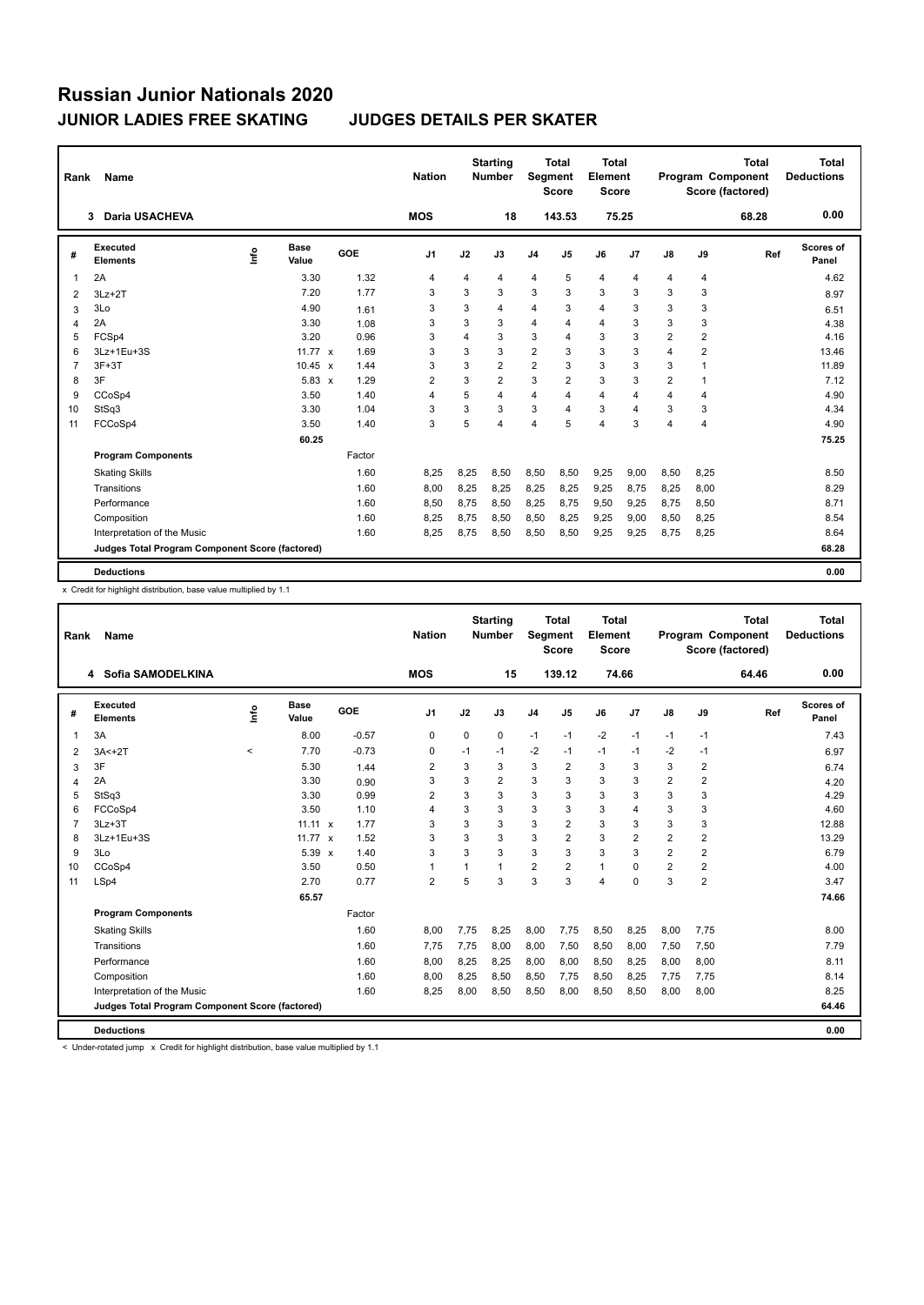| Rank | Name                                            |      |                      |         |         | <b>Nation</b>  |                | <b>Starting</b><br><b>Number</b> | <b>Segment</b> | <b>Total</b><br><b>Score</b> | <b>Total</b><br>Element<br><b>Score</b> |                |                |                | <b>Total</b><br>Program Component<br>Score (factored) | <b>Total</b><br><b>Deductions</b> |
|------|-------------------------------------------------|------|----------------------|---------|---------|----------------|----------------|----------------------------------|----------------|------------------------------|-----------------------------------------|----------------|----------------|----------------|-------------------------------------------------------|-----------------------------------|
|      | <b>Maila KHROMYKH</b><br>5                      |      |                      |         |         | <b>MOS</b>     |                | 13                               |                | 136.72                       | 72.01                                   |                |                |                | 65.71                                                 | $-1.00$                           |
| #    | Executed<br><b>Elements</b>                     | ١nf٥ | <b>Base</b><br>Value | GOE     |         | J <sub>1</sub> | J2             | J3                               | J <sub>4</sub> | J5                           | J6                                      | J7             | J8             | J9             | Ref                                                   | <b>Scores of</b><br>Panel         |
| 1    | 4S                                              |      | 9.70                 |         | $-4.85$ | $-5$           | $-5$           | $-5$                             | $-5$           | $-5$                         | $-5$                                    | $-4$           | $-5$           | $-5$           |                                                       | 4.85                              |
| 2    | 3F!                                             |      | 5.30                 |         | 0.61    | 1              | $\overline{2}$ | 1                                | $\mathbf{1}$   | 1                            | 3                                       | $\mathbf{1}$   | 1              | 0              |                                                       | 5.91                              |
| 3    | $3Lo+2T$                                        |      | 6.20                 |         | 1.19    | 3              | 3              | $\overline{2}$                   | $\overline{2}$ | $\overline{2}$               | 3                                       | $\overline{2}$ | $\overline{2}$ | 3              |                                                       | 7.39                              |
| 4    | 2A                                              |      | 3.30                 |         | 0.90    | $\overline{2}$ | 3              | $\overline{2}$                   | 3              | 3                            | 3                                       | $\overline{2}$ | 3              | 3              |                                                       | 4.20                              |
| 5    | FCSp4                                           |      | 3.20                 |         | 0.91    | 3              | 3              | 3                                | 3              | 3                            | $\overline{2}$                          | 3              | $\overline{2}$ | 3              |                                                       | 4.11                              |
| 6    | StSq3                                           |      | 3.30                 |         | 0.94    | $\overline{2}$ | 3              | 3                                | 3              | 3                            | 3                                       | 3              | $\overline{2}$ | 3              |                                                       | 4.24                              |
| 7    | $3Lz + 3T$                                      |      | $11.11 \times$       |         | 1.77    | 3              | 3              | 3                                | 3              | 3                            | 3                                       | 3              | 3              | 3              |                                                       | 12.88                             |
| 8    | 3Lz+1Eu+3S                                      |      | 11.77 $\times$       |         | 1.35    | 4              | 3              | $\overline{2}$                   | $\overline{2}$ | $\overline{2}$               | 3                                       | $\overline{2}$ | 1              | 2              |                                                       | 13.12                             |
| 9    | 3Lo                                             |      | $5.39 \times$        |         | 1.33    | 3              | 3              | $\overline{2}$                   | 3              | 3                            | 3                                       | 3              | $\overline{2}$ | $\overline{2}$ |                                                       | 6.72                              |
| 10   | CCoSp4                                          |      | 3.50                 |         | 1.50    | $\overline{4}$ | 5              | 4                                | 5              | 4                            | 4                                       | $\overline{4}$ | 4              | 5              |                                                       | 5.00                              |
| 11   | LSp4                                            |      | 2.70                 |         | 0.89    | 3              | 4              | 4                                | 4              | 3                            | 4                                       | $\overline{2}$ | 3              | 1              |                                                       | 3.59                              |
|      |                                                 |      | 65.47                |         |         |                |                |                                  |                |                              |                                         |                |                |                |                                                       | 72.01                             |
|      | <b>Program Components</b>                       |      |                      |         | Factor  |                |                |                                  |                |                              |                                         |                |                |                |                                                       |                                   |
|      | <b>Skating Skills</b>                           |      |                      |         | 1.60    | 8,25           | 8,00           | 8,50                             | 8,50           | 8,25                         | 8,25                                    | 8,50           | 7,75           | 8,00           |                                                       | 8.25                              |
|      | Transitions                                     |      |                      |         | 1.60    | 8,00           | 8,00           | 8,25                             | 8,50           | 8,00                         | 8,25                                    | 8,25           | 7,50           | 7,75           |                                                       | 8.07                              |
|      | Performance                                     |      |                      |         | 1.60    | 8,25           | 8,25           | 8,50                             | 8,25           | 8,25                         | 8,50                                    | 8,25           | 7,75           | 7,75           |                                                       | 8.21                              |
|      | Composition                                     |      |                      |         | 1.60    | 8,00           | 8,25           | 8,50                             | 8,50           | 8,00                         | 8,50                                    | 8,50           | 7,75           | 8,00           |                                                       | 8.25                              |
|      | Interpretation of the Music                     |      |                      |         | 1.60    | 8,25           | 8,25           | 8,25                             | 8,50           | 8,25                         | 8,50                                    | 8,50           | 8,00           | 8,00           |                                                       | 8.29                              |
|      | Judges Total Program Component Score (factored) |      |                      |         |         |                |                |                                  |                |                              |                                         |                |                |                |                                                       | 65.71                             |
|      | <b>Deductions</b>                               |      | Falls:               | $-1.00$ |         |                |                |                                  |                |                              |                                         |                |                |                |                                                       | $-1.00$                           |

x Credit for highlight distribution, base value multiplied by 1.1 ! Not clear edge

| Rank           | <b>Name</b>                                     |         |                      |         | <b>Nation</b>  |                | <b>Starting</b><br><b>Number</b> | <b>Segment</b> | <b>Total</b><br><b>Score</b> | <b>Total</b><br>Element<br><b>Score</b> |                |                |                | <b>Total</b><br>Program Component<br>Score (factored) | <b>Total</b><br><b>Deductions</b> |
|----------------|-------------------------------------------------|---------|----------------------|---------|----------------|----------------|----------------------------------|----------------|------------------------------|-----------------------------------------|----------------|----------------|----------------|-------------------------------------------------------|-----------------------------------|
|                | <b>Ksenija SINITSYNA</b><br>6                   |         |                      |         | <b>MOS</b>     |                | 7                                |                | 135.81                       | 69.92                                   |                |                |                | 65.89                                                 | 0.00                              |
| #              | Executed<br><b>Elements</b>                     | Info    | <b>Base</b><br>Value | GOE     | J <sub>1</sub> | J2             | J3                               | J <sub>4</sub> | J5                           | J6                                      | J7             | $\mathsf{J}8$  | J9             | Ref                                                   | Scores of<br>Panel                |
| $\overline{1}$ | 2A                                              |         | 3.30                 | 0.99    | 3              | 3              | 3                                | 3              | 3                            | $\mathbf{1}$                            | 3              | 3              | 3              |                                                       | 4.29                              |
| 2              | 3F                                              |         | 5.30                 | 1.59    | 3              | 3              | 3                                | 4              | 3                            | $\overline{2}$                          | 3              | 3              | 3              |                                                       | 6.89                              |
| 3              | 3Lo                                             |         | 4.90                 | 1.19    | 3              | 3              | 3                                | $\overline{2}$ | 3                            | $\overline{\mathbf{c}}$                 | $\overline{2}$ | $\overline{2}$ | 2              |                                                       | 6.09                              |
| $\overline{4}$ | StSq4                                           |         | 3.90                 | 1.23    | 3              | 3              | 3                                | $\overline{4}$ | 4                            | $\overline{\mathbf{c}}$                 | $\overline{4}$ | 2              | 3              |                                                       | 5.13                              |
| 5              | 2A                                              |         | 3.30                 | 1.13    | 2              | $\overline{4}$ | 4                                | 5              | 4                            | 3                                       | 3              | 3              | 3              |                                                       | 4.43                              |
| 6              | 3Lz+1Eu+3S                                      |         | 11.77 $\times$       | 0.93    | $\overline{2}$ | 1              | 0                                | $\Omega$       | 3                            | $\overline{2}$                          | $\overline{2}$ | $\overline{2}$ | $\overline{2}$ |                                                       | 12.70                             |
| $\overline{7}$ | $3Lz<+3T$                                       | $\prec$ | $9.81 \times$        | $-0.47$ | $-1$           | $-1$           | $-1$                             | $\mathbf 0$    | $-1$                         | $-1$                                    | $-1$           | $-1$           | $-1$           |                                                       | 9.34                              |
| 8              | FCCoSp4                                         |         | 3.50                 | 1.20    | 4              | 3              | 4                                | $\overline{4}$ | 4                            | 3                                       | 3              | 2              | 3              |                                                       | 4.70                              |
| 9              | $3F+2T$                                         |         | $7.26 \times$        | 0.68    | 1              | 2              | $\mathbf{1}$                     | $\mathbf{1}$   | 1                            | $\mathbf{1}$                            | $\overline{2}$ | 2              | 1              |                                                       | 7.94                              |
| 10             | CCoSp4                                          |         | 3.50                 | 1.25    | $\overline{4}$ | 3              | 3                                | $\overline{4}$ | 4                            | $\overline{4}$                          | 3              | 3              | 4              |                                                       | 4.75                              |
| 11             | LSp4                                            |         | 2.70                 | 0.96    | 3              | 5              | $\overline{\mathbf{4}}$          | $\overline{4}$ | 4                            | 3                                       | 3              | 3              | 4              |                                                       | 3.66                              |
|                |                                                 |         | 59.24                |         |                |                |                                  |                |                              |                                         |                |                |                |                                                       | 69.92                             |
|                | <b>Program Components</b>                       |         |                      | Factor  |                |                |                                  |                |                              |                                         |                |                |                |                                                       |                                   |
|                | <b>Skating Skills</b>                           |         |                      | 1.60    | 8,25           | 8,25           | 8,25                             | 8,25           | 8,50                         | 8,25                                    | 8,00           | 8,50           | 8,50           |                                                       | 8.32                              |
|                | Transitions                                     |         |                      | 1.60    | 8,00           | 8,00           | 8.00                             | 8,50           | 8,25                         | 7,75                                    | 8,00           | 8.00           | 8,25           |                                                       | 8.07                              |
|                | Performance                                     |         |                      | 1.60    | 8,00           | 8,25           | 8,25                             | 8,00           | 8,25                         | 8,00                                    | 7,75           | 8.00           | 8,50           |                                                       | 8.11                              |
|                | Composition                                     |         |                      | 1.60    | 8,25           | 8,25           | 8,25                             | 8,75           | 8,50                         | 8,25                                    | 8,25           | 8,25           | 8,50           |                                                       | 8.32                              |
|                | Interpretation of the Music                     |         |                      | 1.60    | 8,50           | 8,00           | 8,25                             | 8,75           | 8,50                         | 8,25                                    | 8,25           | 8,25           | 8,50           |                                                       | 8.36                              |
|                | Judges Total Program Component Score (factored) |         |                      |         |                |                |                                  |                |                              |                                         |                |                |                |                                                       | 65.89                             |
|                | <b>Deductions</b>                               |         |                      |         |                |                |                                  |                |                              |                                         |                |                |                |                                                       | 0.00                              |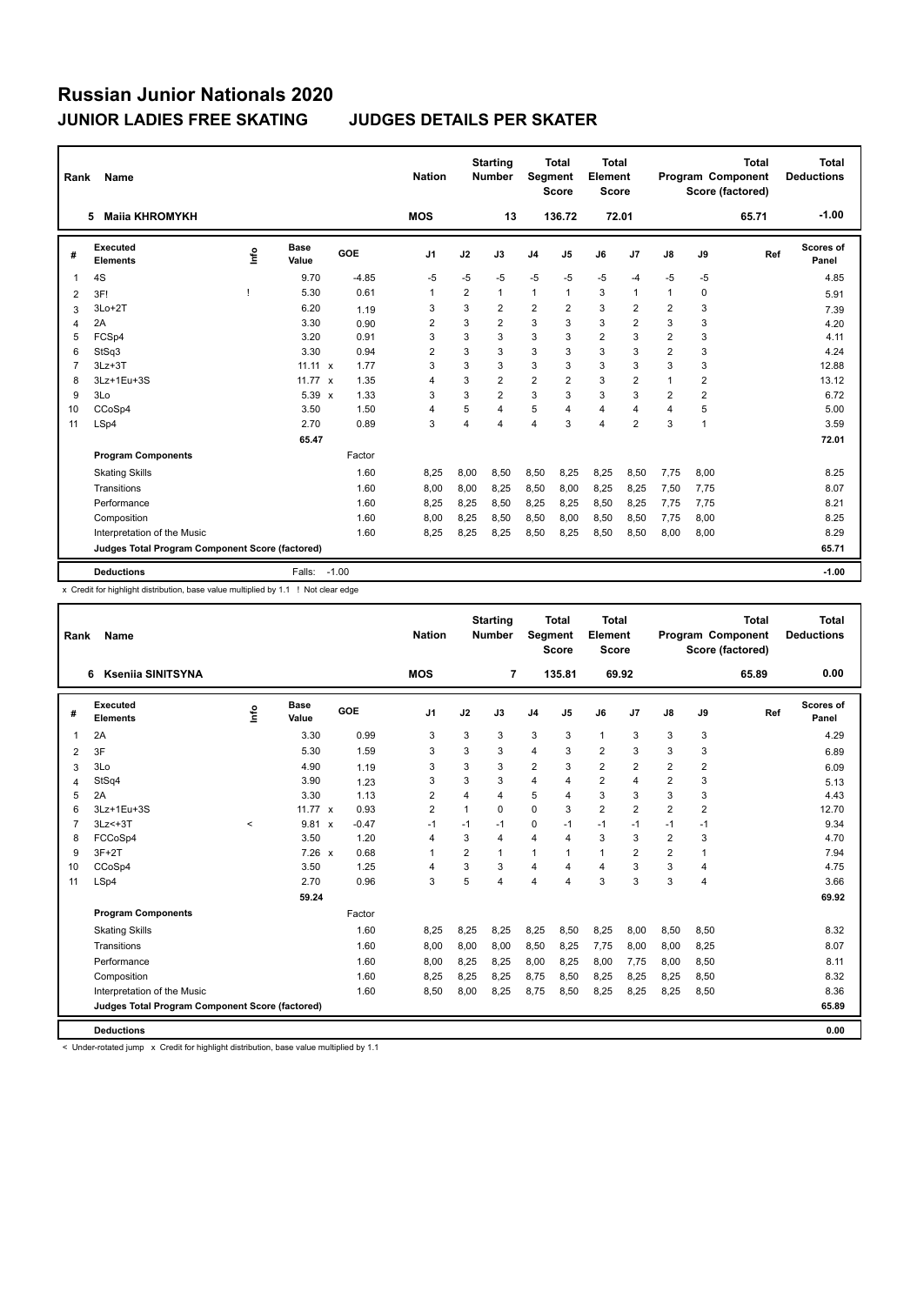| Rank                   | Name                                            |    |                      |         | <b>Nation</b>  |             | <b>Starting</b><br><b>Number</b> |                         | <b>Total</b><br><b>Segment</b><br><b>Score</b> | <b>Total</b><br>Element<br><b>Score</b> |                |                |                | <b>Total</b><br><b>Program Component</b><br>Score (factored) | <b>Total</b><br><b>Deductions</b> |
|------------------------|-------------------------------------------------|----|----------------------|---------|----------------|-------------|----------------------------------|-------------------------|------------------------------------------------|-----------------------------------------|----------------|----------------|----------------|--------------------------------------------------------------|-----------------------------------|
|                        | <b>Adelia PETROSIAN</b><br>7                    |    |                      |         | <b>MOS</b>     |             | 14                               |                         | 132.87                                         |                                         | 70.47          |                |                | 62.40                                                        | 0.00                              |
| #                      | <b>Executed</b><br><b>Elements</b>              | ۴ů | <b>Base</b><br>Value | GOE     | J <sub>1</sub> | J2          | J3                               | J <sub>4</sub>          | J5                                             | J6                                      | J7             | J8             | J9             | Ref                                                          | Scores of<br>Panel                |
|                        | $3Lz + 2T$                                      |    | 7.20                 | 1.69    | 3              | 3           | 3                                | $\overline{\mathbf{c}}$ | $\overline{2}$                                 | 3                                       | 3              | 3              | 3              |                                                              | 8.89                              |
| 2                      | 2A                                              |    | 3.30                 | 0.85    | 2              | 3           | $\overline{2}$                   | $\mathbf{1}$            | 3                                              | 3                                       | $\overline{2}$ | 3              | 3              |                                                              | 4.15                              |
| 3                      | 3Lo                                             |    | 4.90                 | 1.33    | 3              | 3           | $\overline{2}$                   | 3                       | $\overline{2}$                                 | 3                                       | 3              | 3              | $\overline{2}$ |                                                              | 6.23                              |
| $\boldsymbol{\Lambda}$ | 2A                                              |    | 3.30                 | 0.28    | 2              | 3           | $\mathbf{1}$                     | $\mathbf{1}$            | 0                                              | 0                                       | 1              | $\mathbf{1}$   | 0              |                                                              | 3.58                              |
| 5                      | FCSp4                                           |    | 3.20                 | 1.01    | 4              | 3           | 3                                | $\overline{2}$          | 4                                              | $\overline{4}$                          | 3              | $\overline{2}$ | 3              |                                                              | 4.21                              |
| 6                      | 3F+1Eu+3S                                       |    | $11.11 \times$       | $-0.53$ | $\Omega$       | $\mathbf 0$ | $-2$                             | $-2$                    | 0                                              | $-2$                                    | $-1$           | $\Omega$       | $-2$           |                                                              | 10.58                             |
| 7                      | $3F+3T$                                         |    | $10.45 \times$       | 1.21    | 3              | 3           | $\overline{2}$                   | $\overline{\mathbf{c}}$ | $\overline{2}$                                 | $\overline{2}$                          | 3              | 2              | $\mathbf{1}$   |                                                              | 11.66                             |
| 8                      | 3Lz                                             |    | $6.49 \times$        | 1.77    | 3              | 3           | 3                                | 3                       | 3                                              | 3                                       | 3              | 3              | $\overline{2}$ |                                                              | 8.26                              |
| 9                      | FCCoSp4                                         |    | 3.50                 | 1.05    | 3              | 3           | 3                                | $\overline{2}$          | 3                                              | 3                                       | 4              | 3              | 3              |                                                              | 4.55                              |
| 10                     | StSq2                                           |    | 2.60                 | 0.71    | $\overline{2}$ | 4           | 3                                | $\overline{2}$          | $\overline{2}$                                 | 3                                       | 3              | 3              | 3              |                                                              | 3.31                              |
| 11                     | CCoSp4                                          |    | 3.50                 | 1.55    | 5              | 5           | 4                                | 3                       | 4                                              | $\overline{4}$                          | 4              | 5              | 5              |                                                              | 5.05                              |
|                        |                                                 |    | 59.55                |         |                |             |                                  |                         |                                                |                                         |                |                |                |                                                              | 70.47                             |
|                        | <b>Program Components</b>                       |    |                      | Factor  |                |             |                                  |                         |                                                |                                         |                |                |                |                                                              |                                   |
|                        | <b>Skating Skills</b>                           |    |                      | 1.60    | 7,75           | 7,50        | 7,50                             | 7,00                    | 7,75                                           | 8,50                                    | 8,25           | 7,50           | 7,50           |                                                              | 7.68                              |
|                        | Transitions                                     |    |                      | 1.60    | 7,50           | 7,50        | 7,25                             | 7,25                    | 7,50                                           | 8,50                                    | 8,25           | 7,50           | 7,50           |                                                              | 7.57                              |
|                        | Performance                                     |    |                      | 1.60    | 8,00           | 8,00        | 7,75                             | 7,50                    | 8,00                                           | 8,75                                    | 8,50           | 8,00           | 7,75           |                                                              | 8.00                              |
|                        | Composition                                     |    |                      | 1.60    | 7,50           | 8,00        | 7.75                             | 7,50                    | 7,75                                           | 8,50                                    | 8,50           | 7,75           | 7,75           |                                                              | 7.86                              |
|                        | Interpretation of the Music                     |    |                      | 1.60    | 7.75           | 7,75        | 7,50                             | 7,75                    | 7,75                                           | 8,50                                    | 8,50           | 8,00           | 7,75           |                                                              | 7.89                              |
|                        | Judges Total Program Component Score (factored) |    |                      |         |                |             |                                  |                         |                                                |                                         |                |                |                |                                                              | 62.40                             |
|                        | <b>Deductions</b>                               |    |                      |         |                |             |                                  |                         |                                                |                                         |                |                |                |                                                              | 0.00                              |

x Credit for highlight distribution, base value multiplied by 1.1

| Rank           | Name                                            |      |                      |            | <b>Nation</b>  |                | <b>Starting</b><br><b>Number</b> | Segment                 | Total<br><b>Score</b> | <b>Total</b><br>Element<br><b>Score</b> |                |                         |                | <b>Total</b><br>Program Component<br>Score (factored) | <b>Total</b><br><b>Deductions</b> |
|----------------|-------------------------------------------------|------|----------------------|------------|----------------|----------------|----------------------------------|-------------------------|-----------------------|-----------------------------------------|----------------|-------------------------|----------------|-------------------------------------------------------|-----------------------------------|
|                | <b>Anna FROLOVA</b><br>8                        |      |                      |            | <b>MOS</b>     |                | 10                               |                         | 132.67                | 69.81                                   |                |                         |                | 62.86                                                 | 0.00                              |
| #              | Executed<br><b>Elements</b>                     | Info | <b>Base</b><br>Value | <b>GOE</b> | J <sub>1</sub> | J2             | J3                               | J <sub>4</sub>          | J5                    | J6                                      | J7             | J8                      | J9             | Ref                                                   | Scores of<br>Panel                |
| 1              | 3Lo                                             |      | 4.90                 | 1.19       | 3              | 3              | $\overline{2}$                   | $\overline{2}$          | $\overline{2}$        | 3                                       | 3              | $\overline{\mathbf{c}}$ | 2              |                                                       | 6.09                              |
| 2              | 3F                                              |      | 5.30                 | 1.29       | 3              | 2              | 2                                | $\overline{\mathbf{c}}$ | 3                     | 3                                       | $\overline{2}$ | 3                       | 2              |                                                       | 6.59                              |
| 3              | 3Lz                                             |      | 5.90                 | 1.43       | 2              | $\overline{2}$ | 2                                | $\overline{2}$          | 3                     | 3                                       | 3              | 3                       | 2              |                                                       | 7.33                              |
| $\overline{4}$ | 2A                                              |      | 3.30                 | 0.80       | $\overline{2}$ | 3              | $\overline{2}$                   | $\overline{2}$          | $\overline{2}$        | 3                                       | 3              | 3                       | 1              |                                                       | 4.10                              |
| 5              | LSp4                                            |      | 2.70                 | 0.58       | 3              | 3              | $\overline{2}$                   | $\mathbf{1}$            | 2                     | 3                                       | $\overline{2}$ | 2                       | 1              |                                                       | 3.28                              |
| 6              | StSq3                                           |      | 3.30                 | 0.61       | $\mathbf{1}$   | 1              | 1                                | $\overline{2}$          | 3                     | 3                                       | $\overline{2}$ | 2                       | $\overline{2}$ |                                                       | 3.91                              |
| $\overline{7}$ | $3Lz + 3T$                                      |      | $11.11 \times$       | 1.43       | $\overline{2}$ | 3              | $\overline{2}$                   | 3                       | $\overline{2}$        | $\overline{2}$                          | 3              | 3                       | 1              |                                                       | 12.54                             |
| 8              | 2A+1Eu+3S                                       |      | 8.91 x               | 1.04       | $\overline{2}$ | 3              | 2                                | $\overline{2}$          | 2                     | 3                                       | 3              | 3                       | 2              |                                                       | 9.95                              |
| 9              | $3F+2T$                                         |      | 7.26 x               | 0.91       | $\overline{2}$ | 2              | 1                                | $\mathbf 0$             | $\overline{2}$        | $\overline{2}$                          | $\overline{2}$ | 2                       | $\mathbf{1}$   |                                                       | 8.17                              |
| 10             | FCCoSp3                                         |      | 3.00                 | 0.60       | 3              | 2              | $\overline{2}$                   | $\mathbf{1}$            | 2                     | $\overline{2}$                          | 3              | 2                       | 1              |                                                       | 3.60                              |
| 11             | CCoSp4                                          |      | 3.50                 | 0.75       | 3              | $\overline{2}$ | $\overline{2}$                   | $\overline{2}$          | 3                     | $\overline{2}$                          | $\overline{2}$ | $\overline{2}$          | $\overline{2}$ |                                                       | 4.25                              |
|                |                                                 |      | 59.18                |            |                |                |                                  |                         |                       |                                         |                |                         |                |                                                       | 69.81                             |
|                | <b>Program Components</b>                       |      |                      | Factor     |                |                |                                  |                         |                       |                                         |                |                         |                |                                                       |                                   |
|                | <b>Skating Skills</b>                           |      |                      | 1.60       | 8,25           | 8,25           | 7,75                             | 7,75                    | 8,00                  | 8,50                                    | 8,00           | 7,75                    | 7,75           |                                                       | 7.96                              |
|                | Transitions                                     |      |                      | 1.60       | 8,00           | 8,00           | 7,50                             | 7,00                    | 7,75                  | 8,25                                    | 7,75           | 7,50                    | 7,50           |                                                       | 7.71                              |
|                | Performance                                     |      |                      | 1.60       | 8,00           | 8,50           | 7,50                             | 7,50                    | 7,75                  | 8,25                                    | 7,50           | 7,50                    | 7,75           |                                                       | 7.75                              |
|                | Composition                                     |      |                      | 1.60       | 8,00           | 8,25           | 7,75                             | 7,75                    | 8,00                  | 8,50                                    | 8,00           | 7,75                    | 7,75           |                                                       | 7.93                              |
|                | Interpretation of the Music                     |      |                      | 1.60       | 8,25           | 8,25           | 7,50                             | 7,75                    | 7,75                  | 8,50                                    | 8,00           | 7,75                    | 7,75           |                                                       | 7.93                              |
|                | Judges Total Program Component Score (factored) |      |                      |            |                |                |                                  |                         |                       |                                         |                |                         |                |                                                       | 62.86                             |
|                | <b>Deductions</b>                               |      |                      |            |                |                |                                  |                         |                       |                                         |                |                         |                |                                                       | 0.00                              |

x Credit for highlight distribution, base value multiplied by 1.1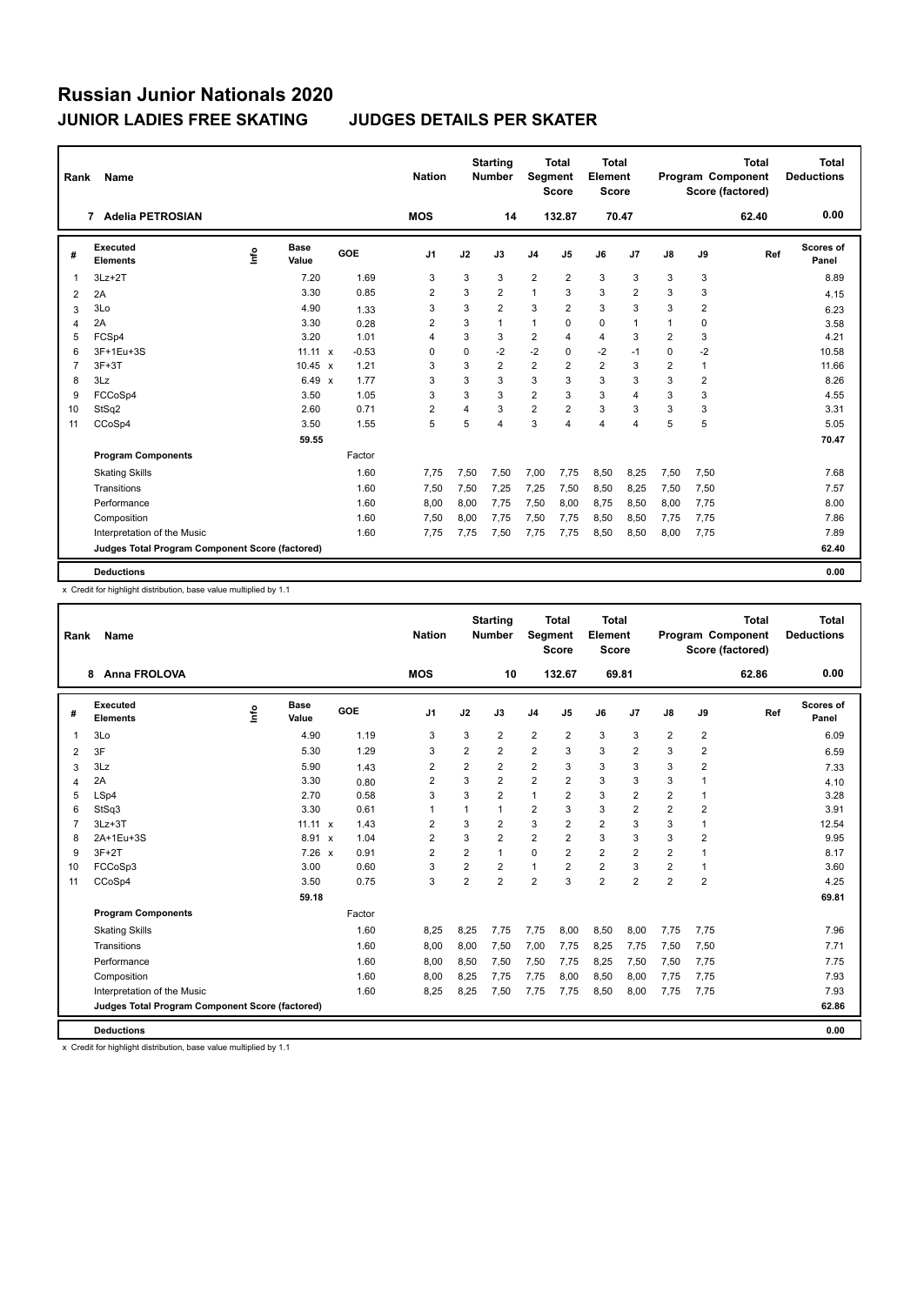| Rank | Name                                            |    |                      |         | <b>Nation</b>  |                | <b>Starting</b><br><b>Number</b> |                         | <b>Total</b><br><b>Seament</b><br><b>Score</b> | <b>Total</b><br>Element<br><b>Score</b> |                |                |                         | <b>Total</b><br>Program Component<br>Score (factored) | <b>Total</b><br><b>Deductions</b> |
|------|-------------------------------------------------|----|----------------------|---------|----------------|----------------|----------------------------------|-------------------------|------------------------------------------------|-----------------------------------------|----------------|----------------|-------------------------|-------------------------------------------------------|-----------------------------------|
|      | Elizaveta OSOKINA<br>9                          |    |                      |         | <b>TAT</b>     |                | 8                                |                         | 125.97                                         |                                         | 63.90          |                |                         | 62.07                                                 | 0.00                              |
| #    | <b>Executed</b><br><b>Elements</b>              | ۴ů | <b>Base</b><br>Value | GOE     | J <sub>1</sub> | J2             | J3                               | J <sub>4</sub>          | J <sub>5</sub>                                 | J6                                      | J <sub>7</sub> | J8             | J9                      | Ref                                                   | <b>Scores of</b><br>Panel         |
|      | 3Lz                                             |    | 5.90                 | 2.02    | 4              | 3              | 3                                | 3                       | 4                                              | 4                                       | 4              | 3              | $\overline{\mathbf{c}}$ |                                                       | 7.92                              |
| 2    | 3S                                              |    | 4.30                 | 1.23    | 3              | 3              | 3                                | 3                       | 3                                              | 3                                       | 4              | $\overline{2}$ | $\overline{2}$          |                                                       | 5.53                              |
| 3    | 2A+2T+2Lo                                       |    | 6.30                 | 0.85    | 3              | 3              | $\overline{2}$                   | $\overline{2}$          | 3                                              | 3                                       | 3              | $\overline{2}$ | $\mathbf{1}$            |                                                       | 7.15                              |
| Δ    | 3Fe                                             | e  | 4.24                 | $-0.60$ | $-1$           | $-2$           | $-2$                             | $-1$                    | $-2$                                           | $\mathbf 0$                             | $-1$           | $-1$           | $-3$                    |                                                       | 3.64                              |
| 5    | CCoSp4                                          |    | 3.50                 | 1.05    | 3              | 3              | 3                                | 3                       | 3                                              | 3                                       | 3              | 3              | 3                       |                                                       | 4.55                              |
| 6    | StSq2                                           |    | 2.60                 | 0.67    | 3              | 3              | 3                                | $\overline{2}$          | $\overline{2}$                                 | 3                                       | 3              | $\overline{2}$ | $\overline{2}$          |                                                       | 3.27                              |
|      | $3Lz + 2T$                                      |    | 7.92 x               | 0.67    | $\overline{1}$ | $\overline{2}$ | $\mathbf{1}$                     | $\mathbf{1}$            | 0                                              | $\overline{2}$                          | 2              | $\mathbf{1}$   | 0                       |                                                       | 8.59                              |
| 8    | $2A+3T$                                         |    | $8.25 \times$        | 1.26    | 3              | $\overline{4}$ | $\overline{2}$                   | 3                       | 3                                              | $\overline{4}$                          | 3              | 3              | $\overline{2}$          |                                                       | 9.51                              |
| 9    | 3Lo                                             |    | $5.39 \times$        | 1.12    | $\overline{2}$ | $\overline{2}$ | 3                                | $\overline{2}$          | $\overline{2}$                                 | $\overline{4}$                          | 3              | $\overline{2}$ | $\mathbf{1}$            |                                                       | 6.51                              |
| 10   | FCCoSp4                                         |    | 3.50                 | 0.85    | 3              | 3              | $\overline{2}$                   | $\overline{\mathbf{c}}$ | $\overline{2}$                                 | 3                                       | 3              | $\overline{2}$ | $\overline{2}$          |                                                       | 4.35                              |
| 11   | LSp3                                            |    | 2.40                 | 0.48    | $\overline{2}$ | 3              | $\overline{1}$                   | $\mathbf{1}$            | $\overline{2}$                                 | 3                                       | 3              | $\overline{2}$ | 1                       |                                                       | 2.88                              |
|      |                                                 |    | 54.30                |         |                |                |                                  |                         |                                                |                                         |                |                |                         |                                                       | 63.90                             |
|      | <b>Program Components</b>                       |    |                      | Factor  |                |                |                                  |                         |                                                |                                         |                |                |                         |                                                       |                                   |
|      | <b>Skating Skills</b>                           |    |                      | 1.60    | 7.75           | 7,50           | 7.75                             | 7,75                    | 7,75                                           | 8,50                                    | 8,25           | 7,50           | 7,25                    |                                                       | 7.75                              |
|      | Transitions                                     |    |                      | 1.60    | 7.50           | 7,25           | 7.50                             | 7,50                    | 7,50                                           | 8.25                                    | 8,00           | 7.25           | 7,25                    |                                                       | 7.50                              |
|      | Performance                                     |    |                      | 1.60    | 8,00           | 7,75           | 7.75                             | 7,50                    | 8,00                                           | 8,50                                    | 8,25           | 7,50           | 7,50                    |                                                       | 7.82                              |
|      | Composition                                     |    |                      | 1.60    | 7,75           | 8,00           | 7,75                             | 7,75                    | 7,75                                           | 8,50                                    | 8,50           | 7,50           | 7,50                    |                                                       | 7.86                              |
|      | Interpretation of the Music                     |    |                      | 1.60    | 8.00           | 8,00           | 7,50                             | 7,75                    | 7.75                                           | 8,50                                    | 8,50           | 7,50           | 7,50                    |                                                       | 7.86                              |
|      | Judges Total Program Component Score (factored) |    |                      |         |                |                |                                  |                         |                                                |                                         |                |                |                         |                                                       | 62.07                             |
|      | <b>Deductions</b>                               |    |                      |         |                |                |                                  |                         |                                                |                                         |                |                |                         |                                                       | 0.00                              |

x Credit for highlight distribution, base value multiplied by 1.1 e Wrong edge

| Rank           | Name                                            |      |                      |            | <b>Nation</b>  |                         | <b>Starting</b><br><b>Number</b> | Segment                 | <b>Total</b><br><b>Score</b> | <b>Total</b><br>Element<br><b>Score</b> |                |                |                | <b>Total</b><br>Program Component<br>Score (factored) | <b>Total</b><br><b>Deductions</b> |
|----------------|-------------------------------------------------|------|----------------------|------------|----------------|-------------------------|----------------------------------|-------------------------|------------------------------|-----------------------------------------|----------------|----------------|----------------|-------------------------------------------------------|-----------------------------------|
| 10             | Elizaveta BERESTOVSKAIA                         |      |                      |            | <b>MOS</b>     |                         | 9                                |                         | 125.15                       |                                         | 66.02          |                |                | 60.13                                                 | $-1.00$                           |
| #              | <b>Executed</b><br><b>Elements</b>              | lnfo | <b>Base</b><br>Value | <b>GOE</b> | J <sub>1</sub> | J2                      | J3                               | J <sub>4</sub>          | J <sub>5</sub>               | J6                                      | J <sub>7</sub> | J8             | J9             | Ref                                                   | Scores of<br>Panel                |
| 1              | 4T <                                            | <<   | 4.20                 | $-2.10$    | $-5$           | $-5$                    | $-5$                             | $-5$                    | $-5$                         | $-5$                                    | $-5$           | $-5$           | -5             |                                                       | 2.10                              |
| 2              | 3F                                              |      | 5.30                 | 1.14       | $\overline{2}$ | 3                       | $\overline{2}$                   | $\overline{2}$          | $\overline{2}$               | $\overline{2}$                          | 3              | $\overline{2}$ | 1              |                                                       | 6.44                              |
| 3              | 3Lo                                             |      | 4.90                 | 0.91       | $\mathbf{1}$   | $\overline{2}$          | $\overline{2}$                   | 3                       | $\overline{2}$               | $\overline{2}$                          | $\overline{2}$ | $\overline{2}$ | 0              |                                                       | 5.81                              |
| 4              | 2A                                              |      | 3.30                 | 0.66       | 1              | 3                       | 3                                | 3                       | $\overline{2}$               | $\mathbf{1}$                            | $\overline{2}$ | $\overline{2}$ | $\mathbf{1}$   |                                                       | 3.96                              |
| 5              | CCoSp3V                                         | nS   | 2.25                 | 0.52       | $\overline{2}$ | 3                       | $\overline{2}$                   | 3                       | 3                            | $\overline{2}$                          | $\overline{2}$ | $\overline{2}$ | 2              |                                                       | 2.77                              |
| 6              | $3Lz + 3T$                                      |      | $11.11 \times$       | 0.93       | $\overline{2}$ | $\overline{\mathbf{c}}$ | $\overline{2}$                   | $\mathbf{1}$            | 1                            | $\Omega$                                | 3              | $\overline{2}$ | 1              |                                                       | 12.04                             |
| $\overline{7}$ | $3Lz + 2T$                                      |      | 7.92 x               | 0.93       | $\overline{2}$ | $\overline{2}$          | $\overline{2}$                   | $\mathbf{1}$            | 1                            | $\mathbf{1}$                            | $\overline{2}$ | $\overline{2}$ | 1              |                                                       | 8.85                              |
| 8              | 2A+3T+2T                                        |      | $9.68 \times$        | 0.90       | $\overline{2}$ | $\overline{2}$          | $\overline{2}$                   | $\overline{\mathbf{c}}$ | 3                            | $\overline{2}$                          | 3              | 2              | 0              |                                                       | 10.58                             |
| 9              | StSq4                                           |      | 3.90                 | 1.17       | 3              | 3                       | 3                                | $\overline{4}$          | 3                            | 3                                       | 3              | 3              | 2              |                                                       | 5.07                              |
| 10             | FCCoSp4                                         |      | 3.50                 | 1.00       | 3              | 3                       | 3                                | 3                       | 3                            | 3                                       | 3              | $\overline{2}$ | $\overline{2}$ |                                                       | 4.50                              |
| 11             | LSp4                                            |      | 2.70                 | 1.20       | 5              | 5                       | 4                                | 5                       | 5                            | $\overline{4}$                          | 4              | 4              | $\overline{4}$ |                                                       | 3.90                              |
|                |                                                 |      | 58.76                |            |                |                         |                                  |                         |                              |                                         |                |                |                |                                                       | 66.02                             |
|                | <b>Program Components</b>                       |      |                      | Factor     |                |                         |                                  |                         |                              |                                         |                |                |                |                                                       |                                   |
|                | <b>Skating Skills</b>                           |      |                      | 1.60       | 7,50           | 7,25                    | 7,50                             | 7,50                    | 7,50                         | 7,50                                    | 7,25           | 7,50           | 6,75           |                                                       | 7.43                              |
|                | Transitions                                     |      |                      | 1.60       | 7,25           | 7,25                    | 7.50                             | 7.75                    | 7,25                         | 7,25                                    | 7,00           | 7,50           | 6,75           |                                                       | 7.29                              |
|                | Performance                                     |      |                      | 1.60       | 7,75           | 7,50                    | 7,50                             | 7,50                    | 7,75                         | 7,50                                    | 7,50           | 7.75           | 7,00           |                                                       | 7.57                              |
|                | Composition                                     |      |                      | 1.60       | 7,50           | 7,75                    | 7,75                             | 8,00                    | 7,50                         | 7,50                                    | 7,50           | 7,75           | 7,50           |                                                       | 7.61                              |
|                | Interpretation of the Music                     |      |                      | 1.60       | 7.75           | 7.75                    | 7.75                             | 8,25                    | 7,75                         | 7,50                                    | 7,50           | 7.75           | 7,50           |                                                       | 7.68                              |
|                | Judges Total Program Component Score (factored) |      |                      |            |                |                         |                                  |                         |                              |                                         |                |                |                |                                                       | 60.13                             |
|                | <b>Deductions</b>                               |      | Falls:               | $-1.00$    |                |                         |                                  |                         |                              |                                         |                |                |                |                                                       | $-1.00$                           |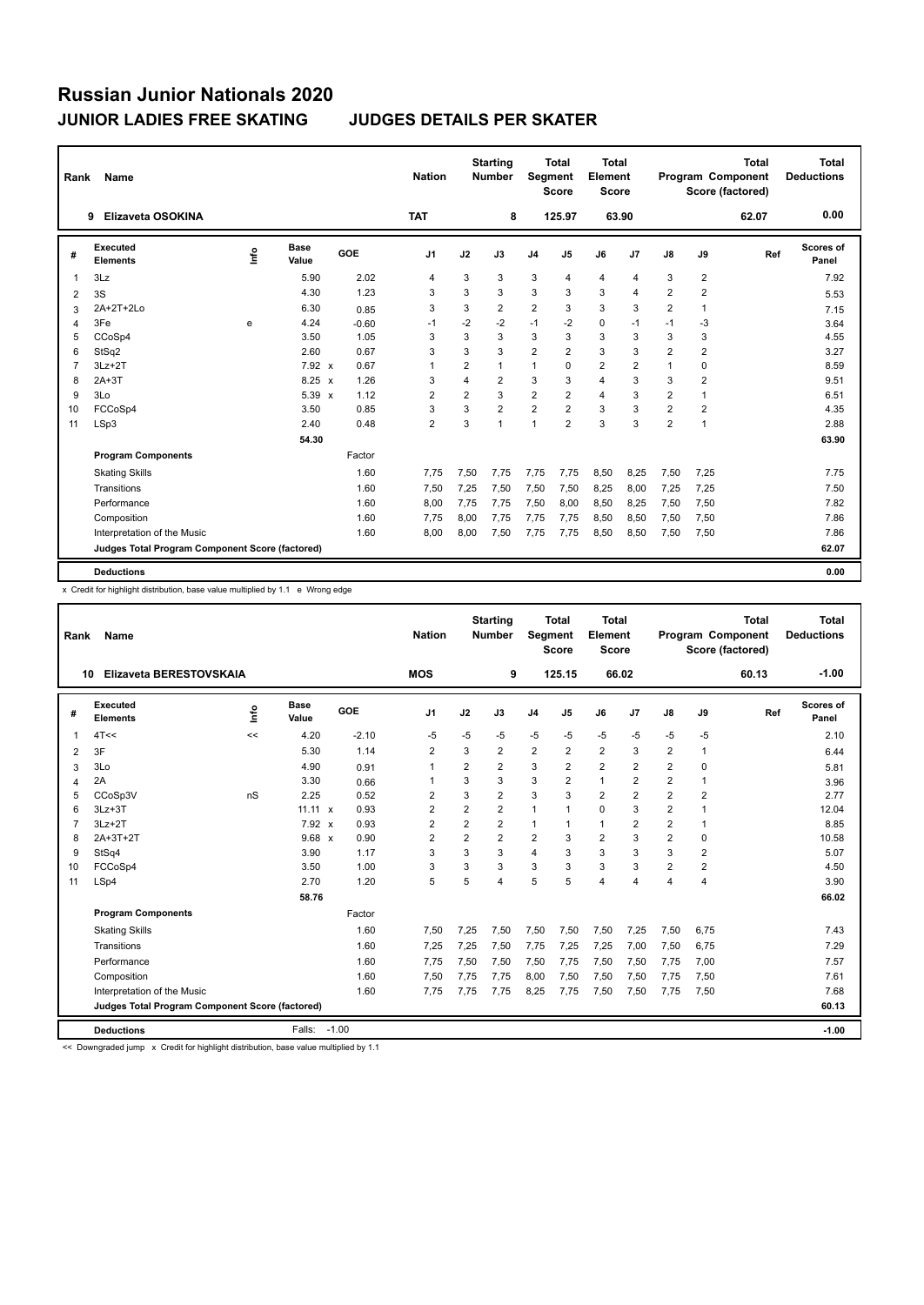| Rank           | Name                                            |      |                      |         | <b>Nation</b>  |                         | <b>Starting</b><br><b>Number</b> | <b>Segment</b> | <b>Total</b><br><b>Score</b> | <b>Total</b><br>Element<br><b>Score</b> |                |                |                         | <b>Total</b><br><b>Program Component</b><br>Score (factored) | <b>Total</b><br><b>Deductions</b> |
|----------------|-------------------------------------------------|------|----------------------|---------|----------------|-------------------------|----------------------------------|----------------|------------------------------|-----------------------------------------|----------------|----------------|-------------------------|--------------------------------------------------------------|-----------------------------------|
|                | Sofia MURAVIEVA<br>11                           |      |                      |         | <b>MOS</b>     |                         | 11                               |                | 124.94                       |                                         | 65.25          |                |                         | 60.69                                                        | $-1.00$                           |
| #              | <b>Executed</b><br><b>Elements</b>              | Info | <b>Base</b><br>Value | GOE     | J <sub>1</sub> | J2                      | J3                               | J <sub>4</sub> | J5                           | J6                                      | J7             | J8             | J9                      | Ref                                                          | <b>Scores of</b><br>Panel         |
| 1              | 2A                                              |      | 3.30                 | 0.75    | 3              | 3                       | $\overline{2}$                   | $\overline{2}$ | $\overline{2}$               | $\overline{2}$                          | 3              | $\overline{2}$ | $\overline{2}$          |                                                              | 4.05                              |
| 2              | 3Lo                                             |      | 4.90                 | $-2.45$ | $-5$           | $-5$                    | $-5$                             | $-5$           | $-5$                         | $-5$                                    | -5             | $-5$           | $-5$                    |                                                              | 2.45                              |
| 3              | 3F                                              |      | 5.30                 | 1.21    | 3              | 3                       | $\overline{2}$                   | $\overline{2}$ | $\overline{2}$               | $\overline{2}$                          | $\overline{2}$ | 3              | 1                       |                                                              | 6.51                              |
| 4              | 3S                                              |      | 4.30                 | 0.68    | $\overline{2}$ | 3                       | 1                                | $\mathbf{1}$   | $\overline{2}$               | $\mathbf{1}$                            | $\overline{2}$ | $\overline{2}$ | 0                       |                                                              | 4.98                              |
| 5              | FCCoSp4                                         |      | 3.50                 | 0.70    | $\overline{2}$ | $\overline{\mathbf{c}}$ | 2                                | 2              | 1                            | $\overline{\mathbf{c}}$                 | 3              | 3              | 1                       |                                                              | 4.20                              |
| 6              | StSq2                                           |      | 2.60                 | 0.52    | $\overline{2}$ | $\overline{2}$          | $\overline{2}$                   | $\overline{2}$ | $\overline{2}$               | $\overline{2}$                          | $\overline{2}$ | 3              | $\overline{2}$          |                                                              | 3.12                              |
| $\overline{7}$ | 3Lz+3T+2T                                       |      | 12.54 x              | 1.26    | $\overline{2}$ | 3                       | $\overline{2}$                   | $\mathbf{1}$   | $\overline{2}$               | $\overline{\mathbf{c}}$                 | 3              | $\overline{2}$ | $\overline{\mathbf{c}}$ |                                                              | 13.80                             |
| 8              | $3Lz + 2T$                                      |      | 7.92 x               | 1.18    | $\overline{2}$ | $\overline{2}$          | $\overline{2}$                   | $\overline{2}$ | $\overline{2}$               | $\overline{\mathbf{c}}$                 | $\overline{2}$ | 2              | $\overline{\mathbf{c}}$ |                                                              | 9.10                              |
| 9              | $2A+3T$                                         |      | $8.25 \times$        | 0.96    | $\overline{2}$ | 3                       | $\overline{2}$                   | $\overline{2}$ | $\overline{2}$               | 3                                       | 3              | $\overline{2}$ | $\overline{2}$          |                                                              | 9.21                              |
| 10             | LSp4                                            |      | 2.70                 | 0.73    | 3              | 3                       | $\overline{2}$                   | 3              | $\overline{2}$               | 3                                       | 3              | 3              | $\overline{\mathbf{c}}$ |                                                              | 3.43                              |
| 11             | CCoSp4                                          |      | 3.50                 | 0.90    | 3              | 3                       | $\overline{2}$                   | 3              | $\overline{2}$               | $\overline{2}$                          | 3              | 3              | $\overline{\mathbf{c}}$ |                                                              | 4.40                              |
|                |                                                 |      | 58.81                |         |                |                         |                                  |                |                              |                                         |                |                |                         |                                                              | 65.25                             |
|                | <b>Program Components</b>                       |      |                      | Factor  |                |                         |                                  |                |                              |                                         |                |                |                         |                                                              |                                   |
|                | <b>Skating Skills</b>                           |      |                      | 1.60    | 7,50           | 7,50                    | 7,50                             | 7.75           | 7,50                         | 7,75                                    | 7,75           | 7,75           | 7,25                    |                                                              | 7.61                              |
|                | Transitions                                     |      |                      | 1.60    | 7,25           | 7,25                    | 7,25                             | 7,50           | 7,00                         | 8,00                                    | 7,75           | 7,50           | 7,25                    |                                                              | 7.39                              |
|                | Performance                                     |      |                      | 1.60    | 7,25           | 7,50                    | 7,50                             | 7,75           | 7,25                         | 7,75                                    | 7,75           | 7,75           | 7,25                    |                                                              | 7.54                              |
|                | Composition                                     |      |                      | 1.60    | 7,50           | 7,75                    | 7,50                             | 8,00           | 7,50                         | 8,00                                    | 8,00           | 7,50           | 7,50                    |                                                              | 7.68                              |
|                | Interpretation of the Music                     |      |                      | 1.60    | 7,50           | 8,00                    | 7,50                             | 7,75           | 7,25                         | 8,00                                    | 8,00           | 7,75           | 7,50                    |                                                              | 7.71                              |
|                | Judges Total Program Component Score (factored) |      |                      |         |                |                         |                                  |                |                              |                                         |                |                |                         |                                                              | 60.69                             |
|                | <b>Deductions</b>                               |      | Falls:               | $-1.00$ |                |                         |                                  |                |                              |                                         |                |                |                         |                                                              | $-1.00$                           |

x Credit for highlight distribution, base value multiplied by 1.1

| Rank           | Name                                            |      |                      |         | <b>Nation</b>  |                | <b>Starting</b><br><b>Number</b> | Segment        | <b>Total</b><br><b>Score</b> | Total<br>Element<br><b>Score</b> |                |                         |                | <b>Total</b><br>Program Component<br>Score (factored) | <b>Total</b><br><b>Deductions</b> |
|----------------|-------------------------------------------------|------|----------------------|---------|----------------|----------------|----------------------------------|----------------|------------------------------|----------------------------------|----------------|-------------------------|----------------|-------------------------------------------------------|-----------------------------------|
|                | <b>Alina GORBACHEVA</b><br>12                   |      |                      |         | <b>TVE</b>     |                | 1                                |                | 121.36                       | 65.48                            |                |                         |                | 56.88                                                 | $-1.00$                           |
| #              | Executed<br><b>Elements</b>                     | ١nf٥ | <b>Base</b><br>Value | GOE     | J1             | J2             | J3                               | J <sub>4</sub> | J5                           | J6                               | J7             | $\mathsf{J}8$           | J9             | Ref                                                   | Scores of<br>Panel                |
| 1              | 3F!                                             |      | 5.30                 | 0.08    | 1              | 2              | 0                                | 0              | 0                            | 0                                | $\mathbf 0$    | 0                       | 0              |                                                       | 5.38                              |
| $\overline{2}$ | $2A+3T$                                         |      | 7.50                 | 1.08    | 3              | 3              | 3                                | 3              | $\overline{2}$               | $\overline{2}$                   | 3              | $\overline{2}$          | 2              |                                                       | 8.58                              |
| 3              | 3Lz                                             |      | 5.90                 | 1.69    | 3              | 3              | 3                                | 3              | 3                            | 3                                | 3              | $\overline{\mathbf{c}}$ | 2              |                                                       | 7.59                              |
| $\overline{4}$ | 3Lo                                             |      | 4.90                 | 0.98    | 2              | 3              | $\overline{2}$                   | $\overline{2}$ | $\overline{2}$               | 2                                | $\overline{2}$ | $\overline{\mathbf{c}}$ | $\mathbf{1}$   |                                                       | 5.88                              |
| 5              | FCCoSp4                                         |      | 3.50                 | 0.90    | 3              | 3              | 3                                | 3              | $\overline{2}$               | $\overline{2}$                   | 3              | $\overline{2}$          | $\overline{2}$ |                                                       | 4.40                              |
| 6              | StSq2                                           |      | 2.60                 | 0.63    | 2              | 3              | 3                                | 3              | 2                            | $\mathbf{1}$                     | $\overline{2}$ | 2                       | 3              |                                                       | 3.23                              |
| $\overline{7}$ | 3Lo+1Eu << + 3S                                 | <<   | $10.12 \times$       | $-0.98$ | -3             | $-3$           | $-2$                             | $-1$           | $-2$                         | $-2$                             | $-1$           | $-2$                    | $-2$           |                                                       | 9.14                              |
| 8              | $3Lz + 2T$                                      |      | $7.92 \times$        | 1.10    | $\overline{2}$ | $\overline{2}$ | $\overline{2}$                   | $\overline{2}$ | $\overline{2}$               | $\mathbf{1}$                     | 3              | $\overline{\mathbf{c}}$ | $\mathbf{1}$   |                                                       | 9.02                              |
| 9              | 2A                                              |      | $3.63 \times$        | 0.80    | 2              | 3              | 3                                | $\overline{2}$ | 3                            | $\overline{2}$                   | 3              | $\overline{2}$          | 2              |                                                       | 4.43                              |
| 10             | CCoSp4                                          |      | 3.50                 | 0.90    | 3              | 3              | 3                                | 3              | 2                            | 2                                | 3              | 2                       | $\overline{2}$ |                                                       | 4.40                              |
| 11             | LSp4                                            |      | 2.70                 | 0.73    | 3              | 4              | 3                                | 3              | 3                            | $\overline{2}$                   | 3              | $\overline{2}$          | $\overline{2}$ |                                                       | 3.43                              |
|                |                                                 |      | 57.57                |         |                |                |                                  |                |                              |                                  |                |                         |                |                                                       | 65.48                             |
|                | <b>Program Components</b>                       |      |                      | Factor  |                |                |                                  |                |                              |                                  |                |                         |                |                                                       |                                   |
|                | <b>Skating Skills</b>                           |      |                      | 1.60    | 7,25           | 7,25           | 7,00                             | 6,75           | 7,25                         | 7,25                             | 7,25           | 7,00                    | 7,25           |                                                       | 7.18                              |
|                | Transitions                                     |      |                      | 1.60    | 6,75           | 7,00           | 6.75                             | 6,75           | 6.75                         | 7,00                             | 7,00           | 6,75                    | 7,25           |                                                       | 6.86                              |
|                | Performance                                     |      |                      | 1.60    | 7,25           | 7,50           | 7,00                             | 7,00           | 7,25                         | 7,25                             | 7,25           | 6,75                    | 7,50           |                                                       | 7.21                              |
|                | Composition                                     |      |                      | 1.60    | 7,00           | 7,50           | 7,00                             | 7,25           | 6,75                         | 7,00                             | 7,00           | 7,00                    | 7,50           |                                                       | 7.11                              |
|                | Interpretation of the Music                     |      |                      | 1.60    | 7,25           | 7,25           | 6,75                             | 7,50           | 7,00                         | 7,00                             | 7,25           | 7,00                    | 7,75           |                                                       | 7.18                              |
|                | Judges Total Program Component Score (factored) |      |                      |         |                |                |                                  |                |                              |                                  |                |                         |                |                                                       | 56.88                             |
|                | <b>Deductions</b>                               |      | Late start: $-1.00$  |         |                |                |                                  |                |                              |                                  |                |                         |                |                                                       | $-1.00$                           |

<< Downgraded jump x Credit for highlight distribution, base value multiplied by 1.1 ! Not clear edge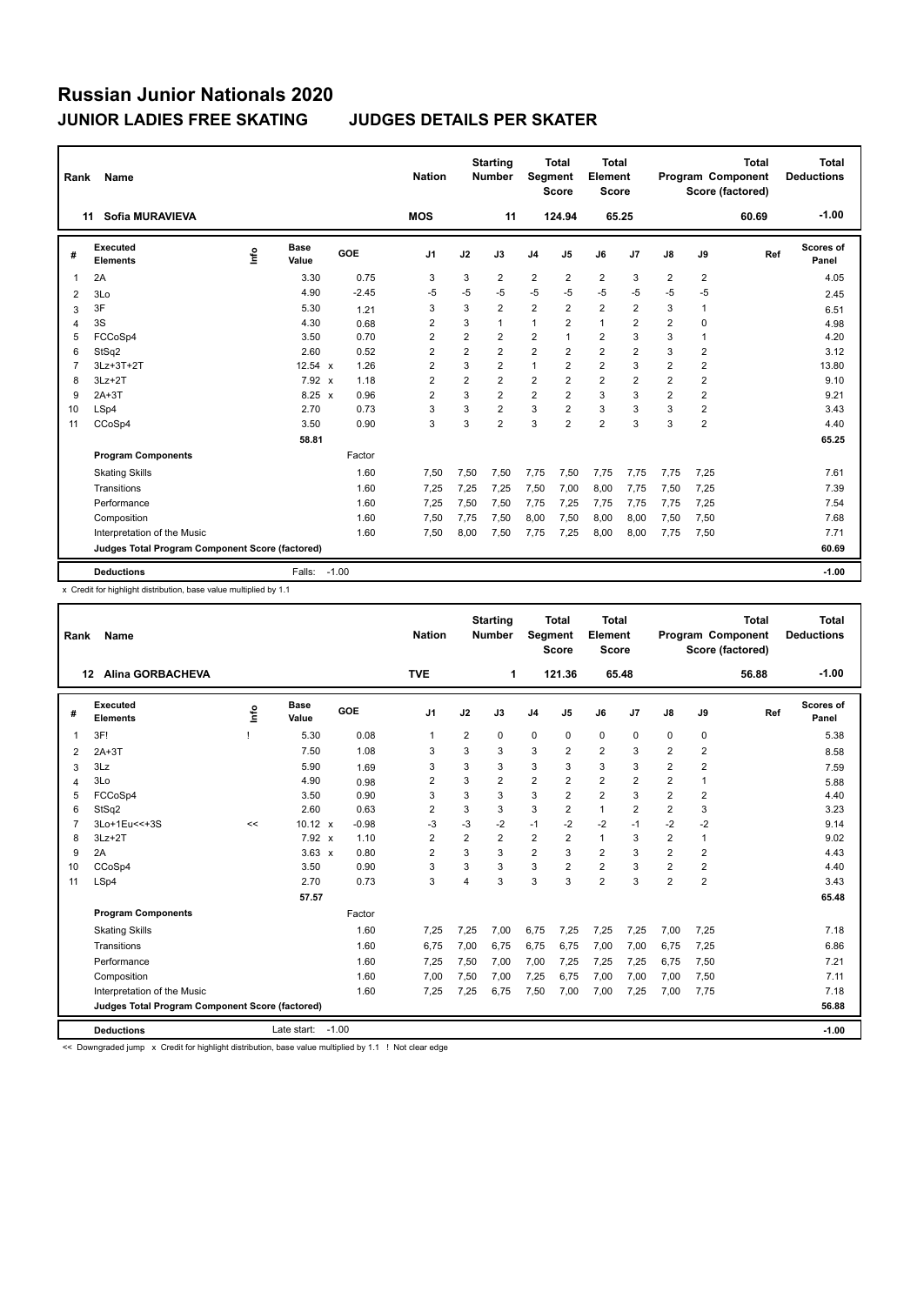| Rank           | Name                                            |         |                      |         | <b>Nation</b>  |                | <b>Starting</b><br><b>Number</b> | Segment        | <b>Total</b><br><b>Score</b> | <b>Total</b><br>Element<br><b>Score</b> |                |                |                         | <b>Total</b><br>Program Component<br>Score (factored) | <b>Total</b><br><b>Deductions</b> |
|----------------|-------------------------------------------------|---------|----------------------|---------|----------------|----------------|----------------------------------|----------------|------------------------------|-----------------------------------------|----------------|----------------|-------------------------|-------------------------------------------------------|-----------------------------------|
| 13             | Kamila SULTANMAGOMEDOVA                         |         |                      |         | <b>MOS</b>     |                | 3                                |                | 116.85                       | 61.44                                   |                |                |                         | 55.41                                                 | 0.00                              |
| #              | Executed<br><b>Elements</b>                     | Info    | <b>Base</b><br>Value | GOE     | J <sub>1</sub> | J2             | J3                               | J <sub>4</sub> | J5                           | J6                                      | J7             | $\mathsf{J}8$  | J9                      | Ref                                                   | <b>Scores of</b><br>Panel         |
| 1              | $3Lz + 3T$                                      |         | 10.10                | 1.35    | $\overline{2}$ | 3              | $\overline{\mathbf{c}}$          | 3              | $\overline{2}$               | $\overline{\mathbf{c}}$                 | 3              | 2              | $\overline{\mathbf{c}}$ |                                                       | 11.45                             |
| 2              | 2A                                              |         | 3.30                 | 0.61    | $\overline{1}$ | 3              | $\overline{2}$                   | $\overline{2}$ | $\overline{2}$               | $\mathbf{1}$                            | $\overline{2}$ | $\overline{2}$ | $\overline{2}$          |                                                       | 3.91                              |
| 3              | CCoSp4                                          |         | 3.50                 | 0.70    | 2              | 3              | $\overline{2}$                   | 3              | $\overline{2}$               | $\overline{\mathbf{c}}$                 | $\overline{2}$ | $\overline{1}$ | 1                       |                                                       | 4.20                              |
| 4              | StSq2                                           |         | 2.60                 | 0.37    | $\overline{1}$ | $\overline{2}$ | $\overline{2}$                   | $\overline{2}$ | $\mathbf{1}$                 | $\mathbf{1}$                            | $\overline{2}$ | $\Omega$       | 1                       |                                                       | 2.97                              |
| 5              | 3Lo                                             |         | 4.90                 | 0.84    | $\overline{1}$ | 3              | $\overline{2}$                   | $\mathbf{1}$   | $\overline{2}$               | $\overline{\mathbf{c}}$                 | 3              |                | 1                       |                                                       | 5.74                              |
| 6              | 3F                                              |         | 5.30                 | 0.98    | $\overline{2}$ | 3              | $\overline{2}$                   | $\overline{2}$ | $\mathbf{1}$                 | $\overline{\mathbf{c}}$                 | $\overline{2}$ | $\overline{2}$ | $\Omega$                |                                                       | 6.28                              |
| $\overline{7}$ | 2A+1Eu+3S<                                      | $\prec$ | 7.96 x               | $-0.29$ | $-1$           | 0              | $-1$                             | $-1$           | $-1$                         | $-1$                                    | $\mathbf 0$    | $-1$           | $-1$                    |                                                       | 7.67                              |
| 8              | 3Lz                                             | $\prec$ | $5.19 \times$        | $-0.40$ | $-1$           | $\Omega$       | $-1$                             | $-2$           | $-1$                         | 0                                       | $-1$           | $-1$           | $-1$                    |                                                       | 4.79                              |
| 9              | $3Lo+2T$                                        |         | 6.82 x               | 0.56    | $\overline{2}$ | $\overline{2}$ | 1                                | 0              | $\Omega$                     | $\overline{2}$                          | 3              | $\overline{1}$ | 0                       |                                                       | 7.38                              |
| 10             | FCCoSp4                                         |         | 3.50                 | 0.70    | $\overline{2}$ | 3              | $\overline{2}$                   | 3              | $\mathbf{1}$                 | $\mathbf{1}$                            | 3              | $\overline{2}$ | 1                       |                                                       | 4.20                              |
| 11             | LSp3                                            |         | 2.40                 | 0.45    | $\overline{2}$ | 3              | 3                                | 1              | $\mathbf{1}$                 | $\mathbf{1}$                            | 3              | $\overline{2}$ | $\mathbf{1}$            |                                                       | 2.85                              |
|                |                                                 |         | 55.57                |         |                |                |                                  |                |                              |                                         |                |                |                         |                                                       | 61.44                             |
|                | <b>Program Components</b>                       |         |                      | Factor  |                |                |                                  |                |                              |                                         |                |                |                         |                                                       |                                   |
|                | <b>Skating Skills</b>                           |         |                      | 1.60    | 7,25           | 7,00           | 7,25                             | 7,25           | 6,75                         | 7,25                                    | 7,00           | 7,25           | 7,00                    |                                                       | 7.14                              |
|                | Transitions                                     |         |                      | 1.60    | 6,50           | 7,25           | 6.75                             | 7,00           | 6.50                         | 6,75                                    | 6.75           | 6.75           | 6,50                    |                                                       | 6.71                              |
|                | Performance                                     |         |                      | 1.60    | 6.75           | 7,25           | 7,00                             | 7,25           | 6,75                         | 7,00                                    | 6,75           | 6.75           | 7,00                    |                                                       | 6.93                              |
|                | Composition                                     |         |                      | 1.60    | 6,75           | 7,00           | 7,25                             | 7,25           | 6,50                         | 6,75                                    | 6,50           | 7,25           | 7,25                    |                                                       | 6.96                              |
|                | Interpretation of the Music                     |         |                      | 1.60    | 6.50           | 7,25           | 7.00                             | 7,00           | 6.75                         | 7.00                                    | 6,50           | 7.00           | 7.00                    |                                                       | 6.89                              |
|                | Judges Total Program Component Score (factored) |         |                      |         |                |                |                                  |                |                              |                                         |                |                |                         |                                                       | 55.41                             |
|                | <b>Deductions</b>                               |         |                      |         |                |                |                                  |                |                              |                                         |                |                |                         |                                                       | 0.00                              |

< Under-rotated jump x Credit for highlight distribution, base value multiplied by 1.1

| Rank           | Name                                            |      |                      |         | <b>Nation</b> |                | <b>Starting</b><br><b>Number</b> | Segment        | Total<br><b>Score</b> | Total<br>Element<br><b>Score</b> |                |                |                | <b>Total</b><br>Program Component<br>Score (factored) | <b>Total</b><br><b>Deductions</b> |
|----------------|-------------------------------------------------|------|----------------------|---------|---------------|----------------|----------------------------------|----------------|-----------------------|----------------------------------|----------------|----------------|----------------|-------------------------------------------------------|-----------------------------------|
|                | <b>Maria ZAKHAROVA</b><br>14                    |      |                      |         | <b>MOS</b>    |                | 5                                |                | 114.74                | 58.06                            |                |                |                | 56.68                                                 | 0.00                              |
| #              | Executed<br><b>Elements</b>                     | ١nf٥ | <b>Base</b><br>Value | GOE     | J1            | J2             | J3                               | J <sub>4</sub> | J5                    | J6                               | J7             | J8             | J9             | Ref                                                   | <b>Scores of</b><br>Panel         |
| 1              | $3Lz + 3T$                                      |      | 10.10                | 1.52    | 3             | 3              | 3                                | 3              | $\overline{2}$        | $\overline{2}$                   | 3              | $\overline{2}$ | $\overline{2}$ |                                                       | 11.62                             |
| 2              | $3F$ $\leq$                                     |      | 4.24                 | $-0.55$ | $-2$          | 1              | $-1$                             | $-1$           | $-2$                  | $\overline{2}$                   | $-2$           | -3             | $-2$           |                                                       | 3.69                              |
| 3              | 2A                                              |      | 3.30                 | 0.94    | 3             | $\overline{2}$ | 3                                | 3              | 3                     | 3                                | 3              | 3              | $\overline{2}$ |                                                       | 4.24                              |
| $\overline{4}$ | 3Lo                                             |      | 4.90                 | 1.12    | 3             | 3              | $\overline{2}$                   | $\overline{2}$ | $\overline{2}$        | $\overline{2}$                   | 3              | $\overline{2}$ |                |                                                       | 6.02                              |
| 5              | CCoSp4                                          |      | 3.50                 | 1.05    | 3             | 3              | 3                                | 3              | 3                     | 3                                | 3              | $\overline{2}$ | 3              |                                                       | 4.55                              |
| 6              | 3Lz+1Eu<<+3S<                                   | <<   | $10.27 \times$       | $-1.52$ | $-3$          | $-1$           | $-2$                             | $-2$           | $-4$                  | $-1$                             | $-3$           | $-3$           | $-4$           |                                                       | 8.75                              |
| $\overline{7}$ | $3Lo+2T$                                        |      | 6.82 x               | $-0.77$ | $-2$          | $-1$           | $-2$                             | $-1$           | $-2$                  | $\mathbf{1}$                     | $-1$           | $-2$           | $-3$           |                                                       | 6.05                              |
| 8              | 2A                                              |      | $3.63 \times$        | 0.47    | $\mathbf{1}$  | 1              | $\overline{2}$                   | 3              | $\overline{2}$        | $\overline{2}$                   | $\mathbf{1}$   | $\mathbf{1}$   | 0              |                                                       | 4.10                              |
| 9              | FSSp3                                           |      | 2.60                 | 0.41    | 2             | 1              | 3                                | $\overline{2}$ | $\overline{2}$        | $\overline{2}$                   | $-1$           | $\mathbf{1}$   | 1              |                                                       | 3.01                              |
| 10             | StSq2                                           |      | 2.60                 | 0.52    | 1             | 2              | $\overline{2}$                   | $\overline{2}$ | $\overline{2}$        | $\overline{2}$                   | $\overline{2}$ | $\overline{2}$ | $\overline{2}$ |                                                       | 3.12                              |
| 11             | LSp3                                            |      | 2.40                 | 0.51    | 3             | 3              | $\overline{2}$                   | $\mathbf{1}$   | $\overline{2}$        | 3                                | $\overline{2}$ | $\overline{2}$ | 0              |                                                       | 2.91                              |
|                |                                                 |      | 54.36                |         |               |                |                                  |                |                       |                                  |                |                |                |                                                       | 58.06                             |
|                | <b>Program Components</b>                       |      |                      | Factor  |               |                |                                  |                |                       |                                  |                |                |                |                                                       |                                   |
|                | <b>Skating Skills</b>                           |      |                      | 1.60    | 7,00          | 6,75           | 7,00                             | 6,75           | 7.00                  | 7,25                             | 7,25           | 7,50           | 7,00           |                                                       | 7.04                              |
|                | Transitions                                     |      |                      | 1.60    | 6,75          | 7,00           | 6,75                             | 6,75           | 6,75                  | 7,50                             | 7,25           | 7,00           | 6,75           |                                                       | 6.89                              |
|                | Performance                                     |      |                      | 1.60    | 7,25          | 7.25           | 7,00                             | 7,00           | 6.75                  | 7,25                             | 7,00           | 7,00           | 7,00           |                                                       | 7.07                              |
|                | Composition                                     |      |                      | 1.60    | 7,00          | 7,50           | 7,00                             | 7,25           | 7.25                  | 7,50                             | 7,25           | 7.25           | 7,25           |                                                       | 7.25                              |
|                | Interpretation of the Music                     |      |                      | 1.60    | 7,25          | 7,00           | 6,75                             | 7,25           | 7,00                  | 7,25                             | 7,50           | 7,25           | 7,25           |                                                       | 7.18                              |
|                | Judges Total Program Component Score (factored) |      |                      |         |               |                |                                  |                |                       |                                  |                |                |                |                                                       | 56.68                             |
|                | <b>Deductions</b>                               |      |                      |         |               |                |                                  |                |                       |                                  |                |                |                |                                                       | 0.00                              |

< Under-rotated jump << Downgraded jump x Credit for highlight distribution, base value multiplied by 1.1 ! Not clear edge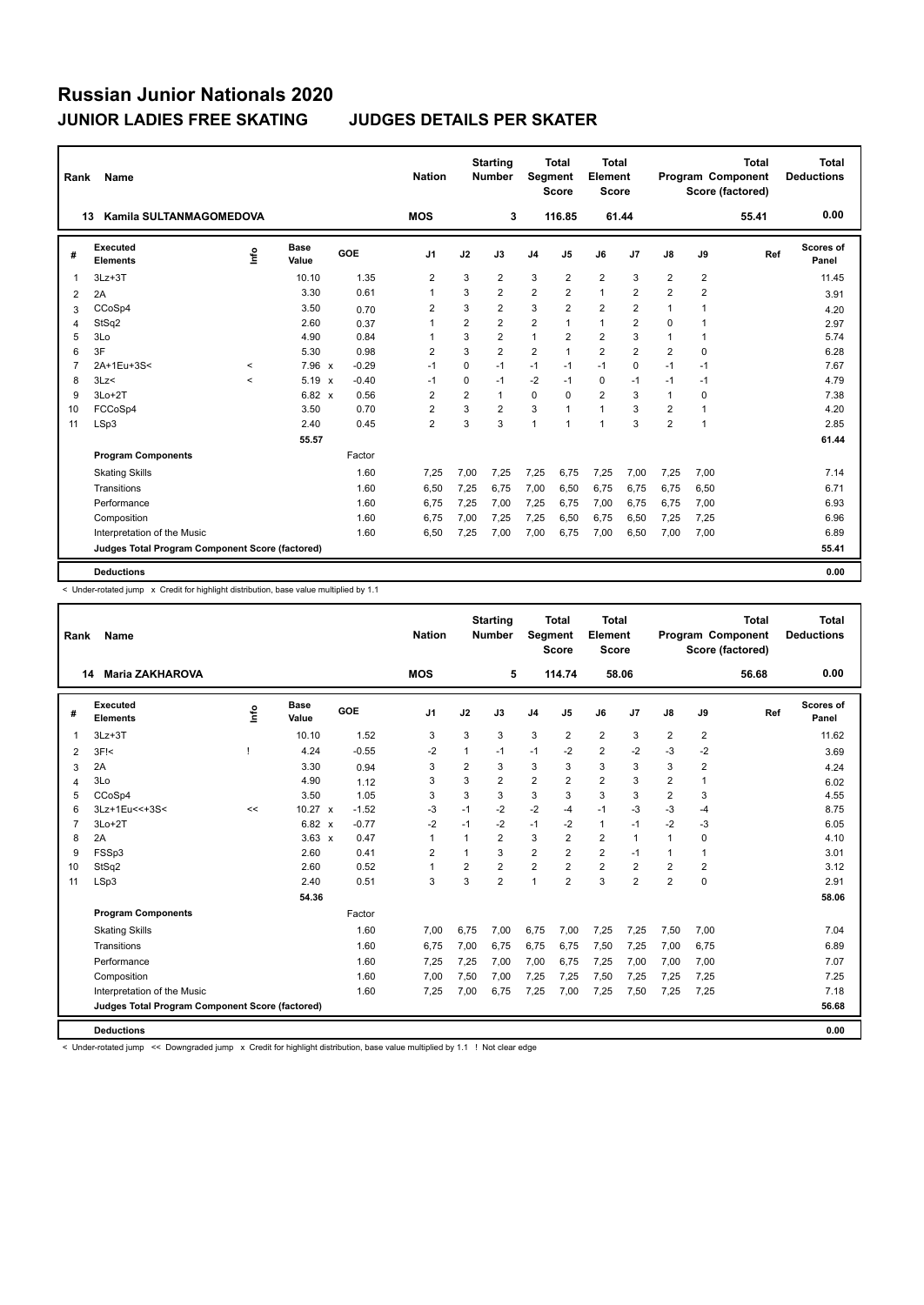| Rank | Name                                            |      |                      |         | <b>Nation</b>  |                | <b>Starting</b><br><b>Number</b> | <b>Segment</b> | Total<br><b>Score</b> | <b>Total</b><br>Element<br><b>Score</b> |                |                |                | <b>Total</b><br>Program Component<br>Score (factored) | <b>Total</b><br><b>Deductions</b> |
|------|-------------------------------------------------|------|----------------------|---------|----------------|----------------|----------------------------------|----------------|-----------------------|-----------------------------------------|----------------|----------------|----------------|-------------------------------------------------------|-----------------------------------|
|      | <b>Nikol VAITKUS</b><br>15                      |      |                      |         | <b>SPB</b>     |                | 4                                |                | 111.25                |                                         | 55.89          |                |                | 56.36                                                 | $-1.00$                           |
| #    | <b>Executed</b><br><b>Elements</b>              | ١nf٥ | <b>Base</b><br>Value | GOE     | J <sub>1</sub> | J2             | J3                               | J <sub>4</sub> | J5                    | J6                                      | J7             | $\mathsf{J}8$  | J9             | Ref                                                   | <b>Scores of</b><br>Panel         |
| 1    | 2A                                              |      | 3.30                 | 1.04    | 3              | 3              | 3                                | 3              | 4                     | 3                                       | $\overline{4}$ | 3              | 3              |                                                       | 4.34                              |
| 2    | 3Lz!+3T<                                        |      | 9.26                 | $-0.93$ | $-2$           | $\Omega$       | $-2$                             | $-2$           | $-1$                  | $\overline{1}$                          | $-2$           | $-2$           | $-2$           |                                                       | 8.33                              |
| 3    | 3S                                              |      | 4.30                 | 0.98    | 2              | 3              | $\overline{2}$                   | 3              | $\overline{2}$        | 3                                       | $\overline{2}$ | 2              | $\mathbf{1}$   |                                                       | 5.28                              |
| 4    | 3Lo                                             |      | 4.90                 | 0.98    | $\overline{2}$ | $\overline{2}$ | $\overline{2}$                   | $\overline{2}$ | $\overline{2}$        | 3                                       | $\overline{2}$ | $\overline{2}$ | $\overline{2}$ |                                                       | 5.88                              |
| 5    | CCoSp3                                          |      | 3.00                 | 0.13    | $\overline{2}$ | 3              | 0                                | 0              | 0                     | 0                                       | 1              | 0              | 0              |                                                       | 3.13                              |
| 6    | 3F<<                                            | <<   | 1.98 x               | $-0.90$ | $-5$           | $-5$           | $-5$                             | $-5$           | $-5$                  | $-5$                                    | $-5$           | -5             | -5             |                                                       | 1.08                              |
| 7    | 2A+1Eu+3S                                       |      | 8.91<br>$\mathsf{x}$ | 0.92    | $\overline{2}$ | $\overline{2}$ | $\overline{2}$                   | $\overline{2}$ | $\overline{2}$        | $\mathbf{1}$                            | 3              | 3              | 2              |                                                       | 9.83                              |
| 8    | $3Lz + 2T$                                      |      | 7.92 x               | 0.42    | 1              | $\overline{2}$ | 0                                | $\overline{2}$ | 1                     | $\mathbf 0$                             | $\mathbf{1}$   | $\Omega$       | 0              |                                                       | 8.34                              |
| 9    | LSp4                                            |      | 2.70                 | 0.50    | 3              | 3              | $\overline{2}$                   | $\mathbf 0$    | 2                     | $\overline{2}$                          | $\overline{2}$ | 1              | 1              |                                                       | 3.20                              |
| 10   | StSq2                                           |      | 2.60                 | $-0.07$ | 1              | 0              | 0                                | $-2$           | $\Omega$              | 0                                       | $\mathbf 0$    | $-1$           | $-1$           |                                                       | 2.53                              |
| 11   | FCCoSp4                                         |      | 3.50                 | 0.45    | $\overline{2}$ | $\overline{2}$ | $\overline{2}$                   | 0              | $\overline{2}$        | $\overline{1}$                          | $\overline{2}$ | 0              | 0              |                                                       | 3.95                              |
|      |                                                 |      | 52.37                |         |                |                |                                  |                |                       |                                         |                |                |                |                                                       | 55.89                             |
|      | <b>Program Components</b>                       |      |                      | Factor  |                |                |                                  |                |                       |                                         |                |                |                |                                                       |                                   |
|      | <b>Skating Skills</b>                           |      |                      | 1.60    | 7,50           | 6,75           | 7,00                             | 7,00           | 7,25                  | 7,50                                    | 7,25           | 7,25           | 7,00           |                                                       | 7.18                              |
|      | Transitions                                     |      |                      | 1.60    | 7,00           | 7,00           | 6,75                             | 7,00           | 7,00                  | 7,25                                    | 7,00           | 7,00           | 6,75           |                                                       | 6.96                              |
|      | Performance                                     |      |                      | 1.60    | 6,50           | 6.75           | 6,50                             | 6,75           | 7,25                  | 7,25                                    | 6.75           | 7,25           | 6,75           |                                                       | 6.86                              |
|      | Composition                                     |      |                      | 1.60    | 6.75           | 7,25           | 7,00                             | 7,25           | 7,50                  | 7,25                                    | 7,25           | 7,25           | 7,00           |                                                       | 7.18                              |
|      | Interpretation of the Music                     |      |                      | 1.60    | 6,75           | 7,00           | 6,75                             | 7,00           | 7,25                  | 7,25                                    | 7,25           | 7,00           | 7,00           |                                                       | 7.04                              |
|      | Judges Total Program Component Score (factored) |      |                      |         |                |                |                                  |                |                       |                                         |                |                |                |                                                       | 56.36                             |
|      | <b>Deductions</b>                               |      | Falls:               | $-1.00$ |                |                |                                  |                |                       |                                         |                |                |                |                                                       | $-1.00$                           |

< Under-rotated jump << Downgraded jump x Credit for highlight distribution, base value multiplied by 1.1 ! Not clear edge

| Rank | Name                                            |         |                      |            | <b>Nation</b>  |                | <b>Starting</b><br>Number | Segment        | Total<br><b>Score</b> | <b>Total</b><br>Element<br><b>Score</b> |                |                         |                         | <b>Total</b><br>Program Component<br>Score (factored) | Total<br><b>Deductions</b> |
|------|-------------------------------------------------|---------|----------------------|------------|----------------|----------------|---------------------------|----------------|-----------------------|-----------------------------------------|----------------|-------------------------|-------------------------|-------------------------------------------------------|----------------------------|
|      | <b>Nika RIABININA</b><br>16                     |         |                      |            | <b>MOS</b>     |                | $\mathbf{2}$              |                | 107.85                |                                         | 55.18          |                         |                         | 53.67                                                 | $-1.00$                    |
| #    | Executed<br><b>Elements</b>                     | ١nf٥    | <b>Base</b><br>Value | <b>GOE</b> | J <sub>1</sub> | J2             | J3                        | J <sub>4</sub> | J5                    | J6                                      | J <sub>7</sub> | $\mathsf{J}8$           | J9                      | Ref                                                   | Scores of<br>Panel         |
| 1    | $3Lz + 3T$                                      |         | 10.10                | $-0.51$    | $-1$           | 0              | $-1$                      | $-1$           | $-1$                  | $-2$                                    | $\mathbf 0$    | $-1$                    | $-1$                    |                                                       | 9.59                       |
| 2    | 3F                                              |         | 5.30                 | 0.61       | $\overline{2}$ | $\overline{2}$ | 1                         | $\mathbf{1}$   | $\mathbf{1}$          | $\mathbf{1}$                            | $\overline{1}$ | $\mathbf{1}$            | 1                       |                                                       | 5.91                       |
| 3    | 3S<                                             | $\,<\,$ | 3.44                 | $-0.44$    | $-1$           | $-1$           | $-1$                      | $-2$           | $-2$                  | $-1$                                    | $-2$           | $-1$                    | $-1$                    |                                                       | 3.00                       |
| 4    | 2A                                              |         | 3.30                 | 0.09       | 0              | $\overline{2}$ | 0                         | $\mathbf 0$    | $\Omega$              | $\mathbf{1}$                            | $\overline{1}$ | $\Omega$                | 0                       |                                                       | 3.39                       |
| 5    | CCoSp4                                          |         | 3.50                 | 0.45       | 1              | $\overline{2}$ | $\mathbf{1}$              | $\mathbf{1}$   | $\overline{2}$        | $\overline{2}$                          | $\Omega$       |                         | 1                       |                                                       | 3.95                       |
| 6    | 3Lz                                             |         | $6.49 \times$        | 1.01       | 3              | 3              | $\overline{2}$            | 2              | 1                     | 1                                       | $\overline{2}$ |                         | 1                       |                                                       | 7.50                       |
| 7    | $2A+3T<$                                        | $\prec$ | $7.33 \times$        | $-1.68$    | $-5$           | $-5$           | $-5$                      | $-5$           | $-5$                  | $-4$                                    | $-5$           | $-5$                    | $-5$                    |                                                       | 5.65                       |
| 8    | $3Lo+2T$                                        |         | $6.82 \times$        | 0.00       | $\Omega$       | 1              | $\Omega$                  | $\Omega$       | $\Omega$              | 0                                       | $\Omega$       | $\Omega$                | 0                       |                                                       | 6.82                       |
| 9    | StSq2                                           |         | 2.60                 | 0.19       | $\Omega$       | $\overline{2}$ | $\mathbf{1}$              | 1              | $\overline{2}$        | $\mathbf{1}$                            | $\mathbf 0$    | $\Omega$                | 0                       |                                                       | 2.79                       |
| 10   | LSp4                                            |         | 2.70                 | 0.54       | 3              | $\overline{2}$ | $\overline{2}$            | 1              | $\overline{2}$        | $\overline{\mathbf{c}}$                 | 3              | $\Omega$                | $\overline{\mathbf{c}}$ |                                                       | 3.24                       |
| 11   | FCCoSp3                                         |         | 3.00                 | 0.34       | $\overline{1}$ | $\overline{2}$ | 1                         | 0              | $\overline{ }$        | 1                                       | $\overline{2}$ | $\overline{\mathbf{1}}$ | $\mathbf{1}$            |                                                       | 3.34                       |
|      |                                                 |         | 54.58                |            |                |                |                           |                |                       |                                         |                |                         |                         |                                                       | 55.18                      |
|      | <b>Program Components</b>                       |         |                      | Factor     |                |                |                           |                |                       |                                         |                |                         |                         |                                                       |                            |
|      | <b>Skating Skills</b>                           |         |                      | 1.60       | 7.00           | 7,00           | 6.75                      | 6,50           | 7.00                  | 7,00                                    | 6,75           | 6.75                    | 6,75                    |                                                       | 6.86                       |
|      | Transitions                                     |         |                      | 1.60       | 6.75           | 7,25           | 6.75                      | 6,50           | 6,50                  | 6.75                                    | 6,50           | 6.50                    | 6,50                    |                                                       | 6.61                       |
|      | Performance                                     |         |                      | 1.60       | 6,50           | 7,25           | 7,00                      | 6,50           | 6,50                  | 6,50                                    | 6,50           | 6,50                    | 6,50                    |                                                       | 6.57                       |
|      | Composition                                     |         |                      | 1.60       | 6.75           | 7,00           | 7.00                      | 6,75           | 6,75                  | 6,75                                    | 6,75           | 6.75                    | 6,75                    |                                                       | 6.79                       |
|      | Interpretation of the Music                     |         |                      | 1.60       | 6.50           | 7,25           | 6.75                      | 6,75           | 7,00                  | 6.75                                    | 6,50           | 6,50                    | 6,75                    |                                                       | 6.71                       |
|      | Judges Total Program Component Score (factored) |         |                      |            |                |                |                           |                |                       |                                         |                |                         |                         |                                                       | 53.67                      |
|      | <b>Deductions</b>                               |         | Falls:               | $-1.00$    |                |                |                           |                |                       |                                         |                |                         |                         |                                                       | $-1.00$                    |